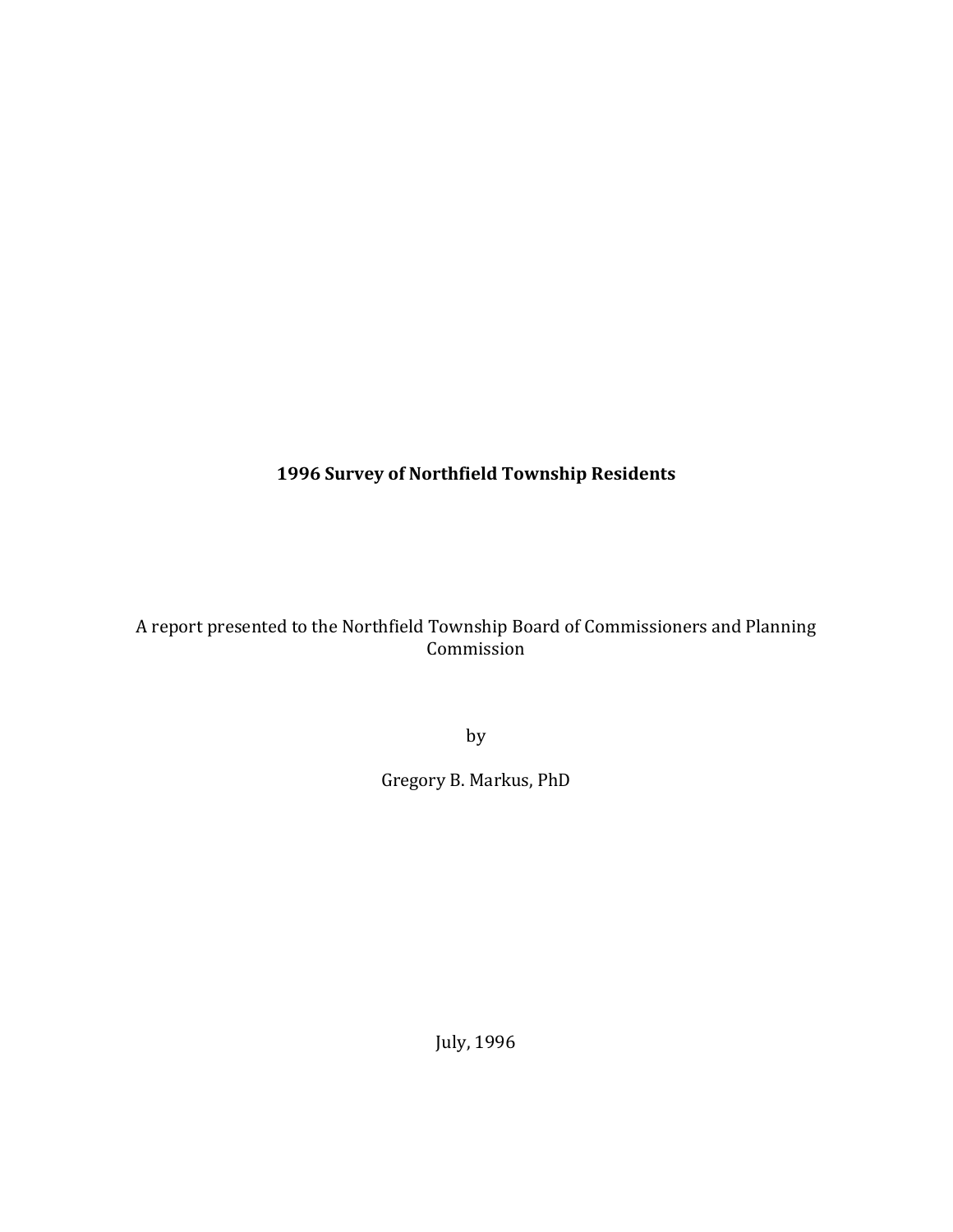#### **1996 Survey of Northfield Township Residents**

Gregory B. Markus University of Michigan

#### **Introduction**

During the months of May and June 1996, a survey of Northfield Township residents was conducted to help inform proposed revisions to the Township's Land Use Plan.

The Urban Institute of Washington, DC, has concluded that surveys of citizens are "possibly the most, if not the only, efficient way to obtain information on ... citizens' opinions on various community issues. Such information can be very useful for local governments in setting priorities for resource allocation and the determination of actions to improve existing programs." The feedback provided by such surveys is more reliable, balanced, and comprehensive than that obtained through informal discussions, personal contacts, public hearings, or-often-even official ballot referenda.

Surveys can elicit information only on questions that are included in the questionnaire, however. If residents are provided little opportunity to help shape the survey, it could possibly fail to address matters of importance to them. Because of this concern, members of the Northfield Township survey development working group discussed the survey plan with the Chamber of Commerce, Whitmore Lake Elementary School Whitmore Lake Youth League, and Kiwanis Club, as well as with the Whitmore Lake School Board, Township Police Chief, and Township Planning Commission and Township Board. The final survey instrument was approved by the Township Board.

The survey was mailed to a random sample of 496 registered voters in the Township during the week of May 20, 1996. The questionnaire was accompanied by a cover letter from the Township Board Supervisor and Planning Commission Chairman and a postage-paid, pre-addressed return envelope. Approximately two weeks after the initial mail-out, a reminder postcard was sent to sample members.

A total of 242 residents completed and returned the questionnaire (49%) within the time frame of the study. This return rate is relatively high for a survey conducted by mail. The demographic profile of survey respondents matches the profile of the Township closely (as determined by 1990 U.S. Census data), except that the sample somewhat underrepresented 18-35 year-olds and over-represented 36-45 year-olds. (See Table 1.) For the vast majority of items on the questionnaire, the age skew in the sample does not affect the results, because responses to the questions did not vary noticeably across age groups. For those instances in which age is related to response, the raw results were statistically adjusted to correct for the skew, and both the raw and adjusted results are presented in this report. Even in those few instances, the raw results and statistically adjusted results did not differ by more than a few percentage points.

Taking all of these considerations into account, the results of the survey may be interpreted as representing fairly the judgments and opinions of Township residents,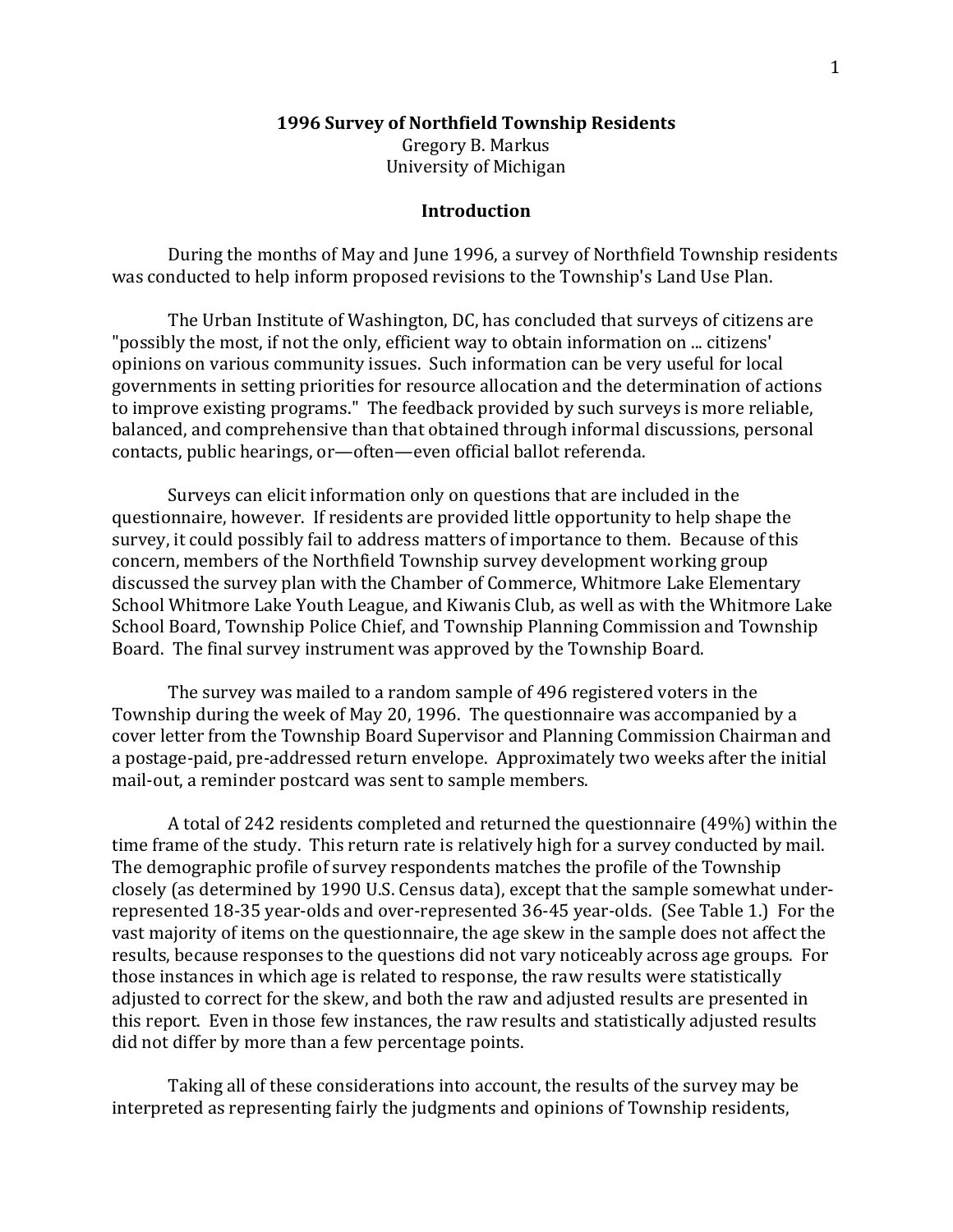within the bounds of statistical confidence. The 95% confidence bound for estimated percentages based upon the survey is approximately plus or minus 6 percentage points; the 90% confidence bound is approximately plus or minus 5 percentage points. This means that with 95% confidence, had the entire population of registered voters in the Township been surveyed, the resulting percentages would have been within 6 points of the values obtained in the present study; and with 90% confidence, the percentages from a census of all registered voters would have been within 5 points of the estimates based on this study's sample.

|                                          | 1990 Census | 1996 Survey |
|------------------------------------------|-------------|-------------|
| Male                                     | 49          | 49          |
| Female                                   | 51          | 51          |
|                                          |             |             |
| Age                                      |             |             |
| 18-25                                    | 14          | 4           |
| $26 - 35$                                | 28          | 18          |
| 36-45                                    | 23          | 32          |
| 46-55                                    | 13          | 18          |
| 56-65                                    | 10          | 14          |
| 66 and older                             | 12          | 13          |
|                                          |             |             |
| Own home                                 | 82          | 84          |
| Pay rent (or something else)             | 18          | 16          |
|                                          |             |             |
| Children age 17 or younger in household? |             |             |
| Yes                                      | 38          | 42          |
| N <sub>o</sub>                           | 62          | 58          |

# Table 1. Comparison of 1990 U.S. Census profile of Northfield Township and characteristics of survey respondents (percentages).

# **Survey Findings**

### **Land Use Plan Priorities**

As shown in Table 2, responding Northfield Township residents as a group placed their highest priorities upon:

- preserving undeveloped natural areas (77% high or very high priority)
- preserving agricultural use of land in areas planned for such use (66% high or very high priority)
- improving the appearance of the downtown "hamlet" area (62% high or very high priority)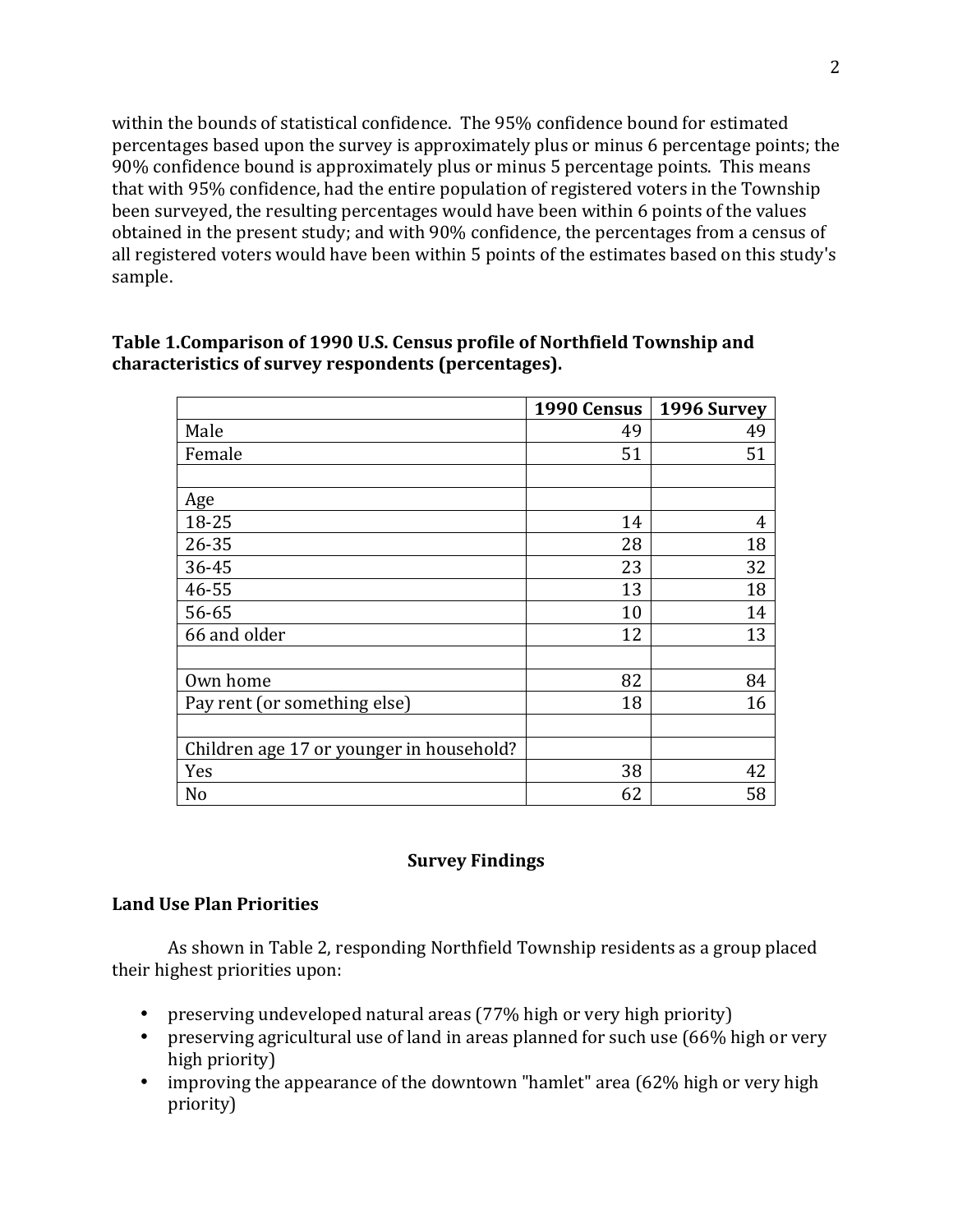- providing more, and safer, sidewalks and bike paths (56% high or very high priority)
- providing a safe public beach on Whitmore Lake (54% high or very high priority).

Comparatively low on the list of priorities were:

- providing additional areas for golf course development (71% low priority)
- reducing lot size requirements in areas planned for agricultural use (59% low priority)
	- offering public transportation to and from Ann Arbor (47% low priority).

Priorities differed occasionally across subsets of survey respondents. In particular, younger residents (and residents with children in the home) were more likely than older residents to place a higher priority upon sidewalk and bike path improvements, additional parks and recreation areas, and a safe public beach on Whitmore Lake, as shown in Table 3.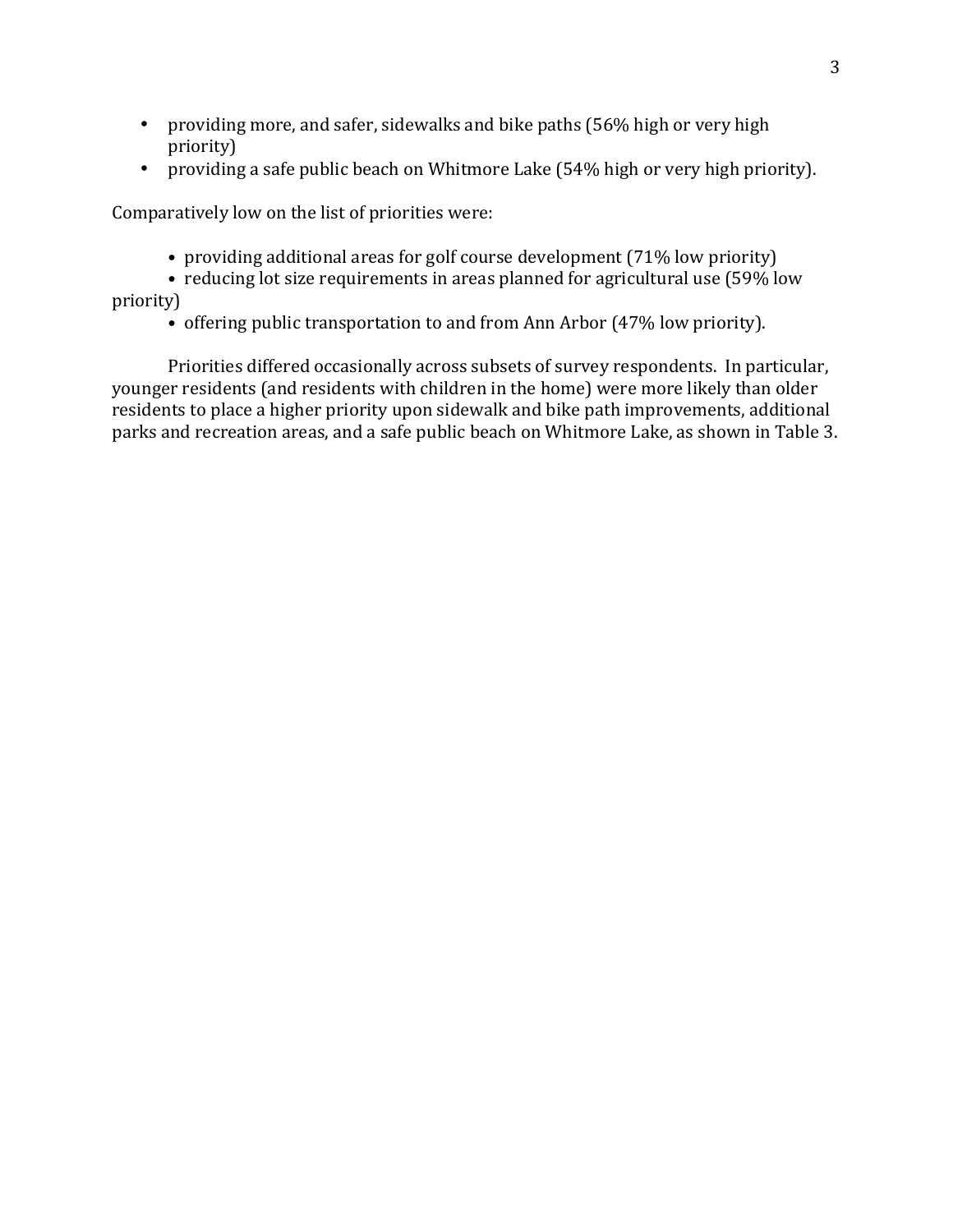Table 2. "Residents have different ideas about what things are most important to consider in the Township Land Use Plan. In your opinion, what priority should the Land Use Plan place upon each of the following goals?" (Percentages)

|                                                    |     |               |      | <b>Very</b> | <b>Not</b>     |
|----------------------------------------------------|-----|---------------|------|-------------|----------------|
|                                                    | Low | <b>Medium</b> | High | High        | sure           |
| Encourage new commercial development in the        |     |               |      |             |                |
| downtown (hamlet) area.                            | 23  | 28            | 32   | 12          | 4              |
| Improve the appearance of downtown "hamlet"        |     |               |      |             |                |
| area -- make it more attractive and inviting to    |     |               |      |             |                |
| shoppers and visitors.                             | 8   | 28            | 32   | 30          | 2              |
| Encourage walking and bicycling by providing       |     |               |      |             |                |
| more, and safer, sidewalks and bike paths.         | 19  | 23            | 28   | 27          | 3              |
| Improve vehicle traffic flow in the downtown       | 16  | 32            | 30   | 19          | $\overline{4}$ |
| area.                                              |     |               |      |             |                |
| Improve traffic flow on and off US-23.             | 27  | 32            | 17   | 21          | 3              |
| Extend or modify roads west of US-23 to improve    |     |               |      |             |                |
| traffic flow.                                      | 36  | 31            | 17   | 10          | 6              |
| Extend or modify roads east of US-23 to improve    |     |               |      |             |                |
| traffic flow.                                      | 32  | 33            | 17   | 12          | 6              |
| Offer public transportation to and from Ann        | 47  | 24            | 12   | 10          | $\overline{7}$ |
| Arbor.                                             |     |               |      |             |                |
| Preserve undeveloped natural areas.                | 10  | 12            | 27   | 50          | $\mathbf{1}$   |
| Provide additional public parks and recreational   | 19  | 29            | 23   | 25          | $\overline{4}$ |
| areas.                                             |     |               |      |             |                |
| Set aside additional areas for golf course         | 71  | 11            | 9    | 3           | 6              |
| development.                                       |     |               |      |             |                |
| Provide a safe public beach on Whitmore Lake.      | 25  | 17            | 27   | 27          | $\overline{4}$ |
| Expand the sanitary sewer system.                  | 26  | 29            | 19   | 17          | 9              |
| Improve drainage in residential areas.             | 18  | 35            | 23   | 15          | 9              |
| Provide additional space for light industrial and  |     |               |      |             |                |
| office development in the southern part of the     | 38  | 29            | 18   | 8           | 8              |
| Township.                                          |     |               |      |             |                |
| Preserve agricultural use of land in areas planned |     |               |      |             |                |
| for such use.                                      | 7   | 24            | 24   | 41          | 4              |
| Develop regulations permitting residential         |     |               |      |             |                |
| development while still preserving rural character |     |               |      |             |                |
| in areas planned for agricultural use -- such as   |     |               |      |             |                |
| clustered housing surrounded by natural areas.     | 22  | 27            | 26   | 20          | 5              |
| Reduce minimum lot size requirements in some       |     |               |      |             |                |
| areas planned for agricultural use to permit       |     |               |      |             |                |
| additional residential development.                | 59  | 17            | 10   | 8           | 6              |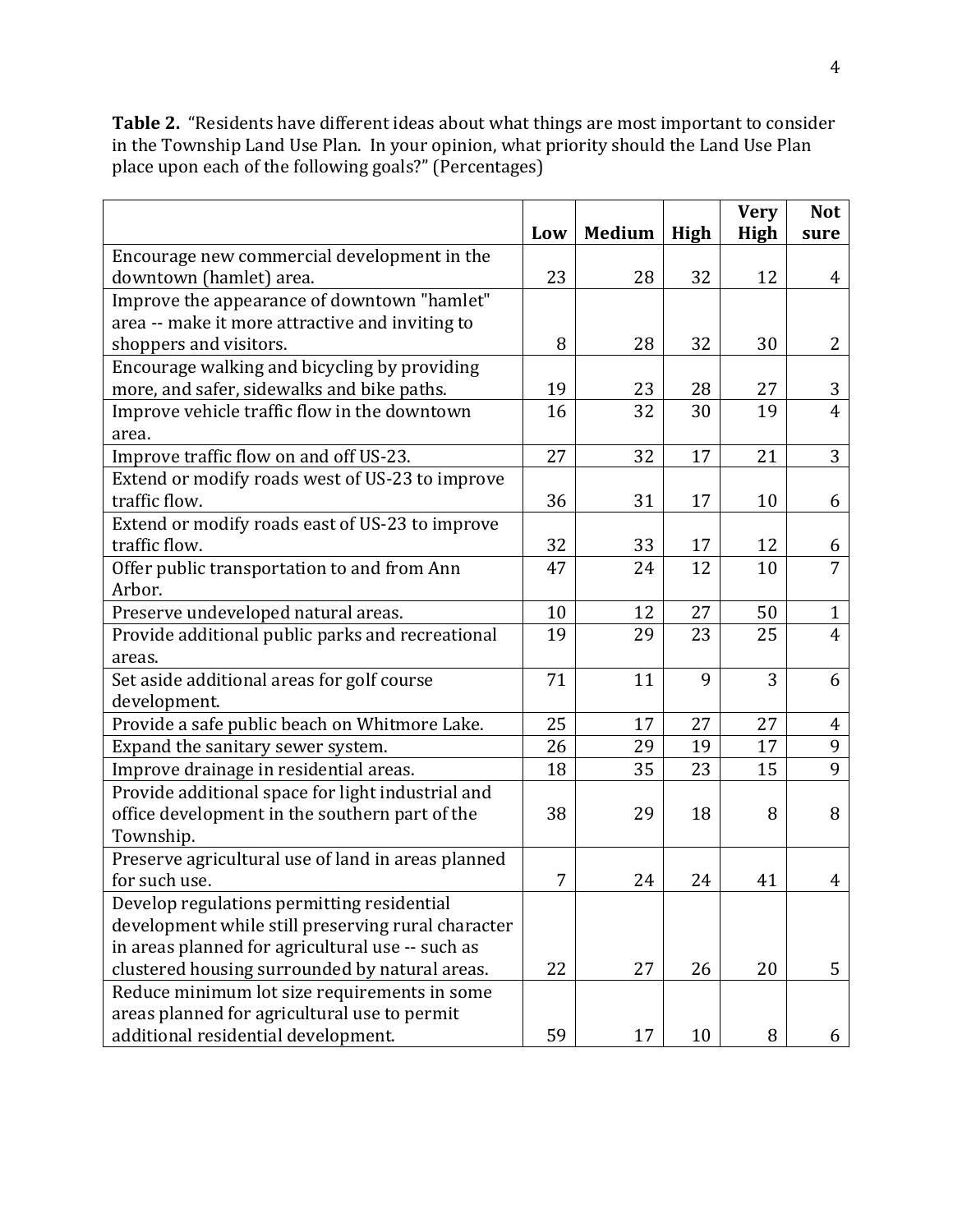| <b>Priority</b>                               | Low | <b>Medium</b> | High | <b>Very</b> | <b>Not</b>       |
|-----------------------------------------------|-----|---------------|------|-------------|------------------|
|                                               |     |               |      | High        | sure             |
| Encourage walking and bicycling by providing  |     |               |      |             |                  |
| more, and safer, sidewalks and bike paths.    |     |               |      |             |                  |
| Age 18-35                                     | 22  | 15            | 20   | 43          | $\boldsymbol{0}$ |
| Age 36-45                                     | 8   | 22            | 29   | 38          | 3                |
| Age 56-65                                     | 23  | 29            | 35   | 12          | $\mathbf{1}$     |
| Age 66 up                                     | 33  | 27            | 23   | 7           | 10               |
| Raw total                                     | 19  | 23            | 28   | 27          | 3                |
| Adjusted total                                | 20  | 21            | 26   | 31          | $\overline{2}$   |
|                                               |     |               |      |             |                  |
| Provide additional public parks and           |     |               |      |             |                  |
| recreational areas.                           |     |               |      |             |                  |
| Age 18-35                                     | 9   | 33            | 22   | 35          | $\boldsymbol{0}$ |
| Age 36-45                                     | 15  | 24            | 21   | 38          | $\mathbf{1}$     |
| Age 56-65                                     | 26  | 29            | 28   | 10          | 7                |
| Age 66 up                                     | 29  | 32            | 19   | 6           | 13               |
| Raw total                                     | 19  | 29            | 23   | 25          | $\overline{4}$   |
| Adjusted total                                | 17  | 30            | 23   | 27          | 3                |
|                                               |     |               |      |             |                  |
| Provide a safe public beach on Whitmore Lake. |     |               |      |             |                  |
| Age 18-35                                     | 9   | 22            | 33   | 33          | $\overline{2}$   |
| Age 36-45                                     | 24  | 13            | 21   | 40          | 3                |
| Age 56-65                                     | 30  | 16            | 34   | 17          | $\overline{3}$   |
| Age 66 up                                     | 39  | 26            | 16   | 6           | 13               |
| Raw total                                     | 25  | 18            | 27   | 27          | $\overline{4}$   |
| Adjusted total                                | 21  | 19            | 29   | 28          | 3                |

**Table 3.** Significant age group differences in land use priorities. (Percentages)\*

\*Adjusted totals reflect a statistical adjustment to correct for the age skew in the sample of survey respondents relative to the 1990 U.S. Census profile of Northfield Township.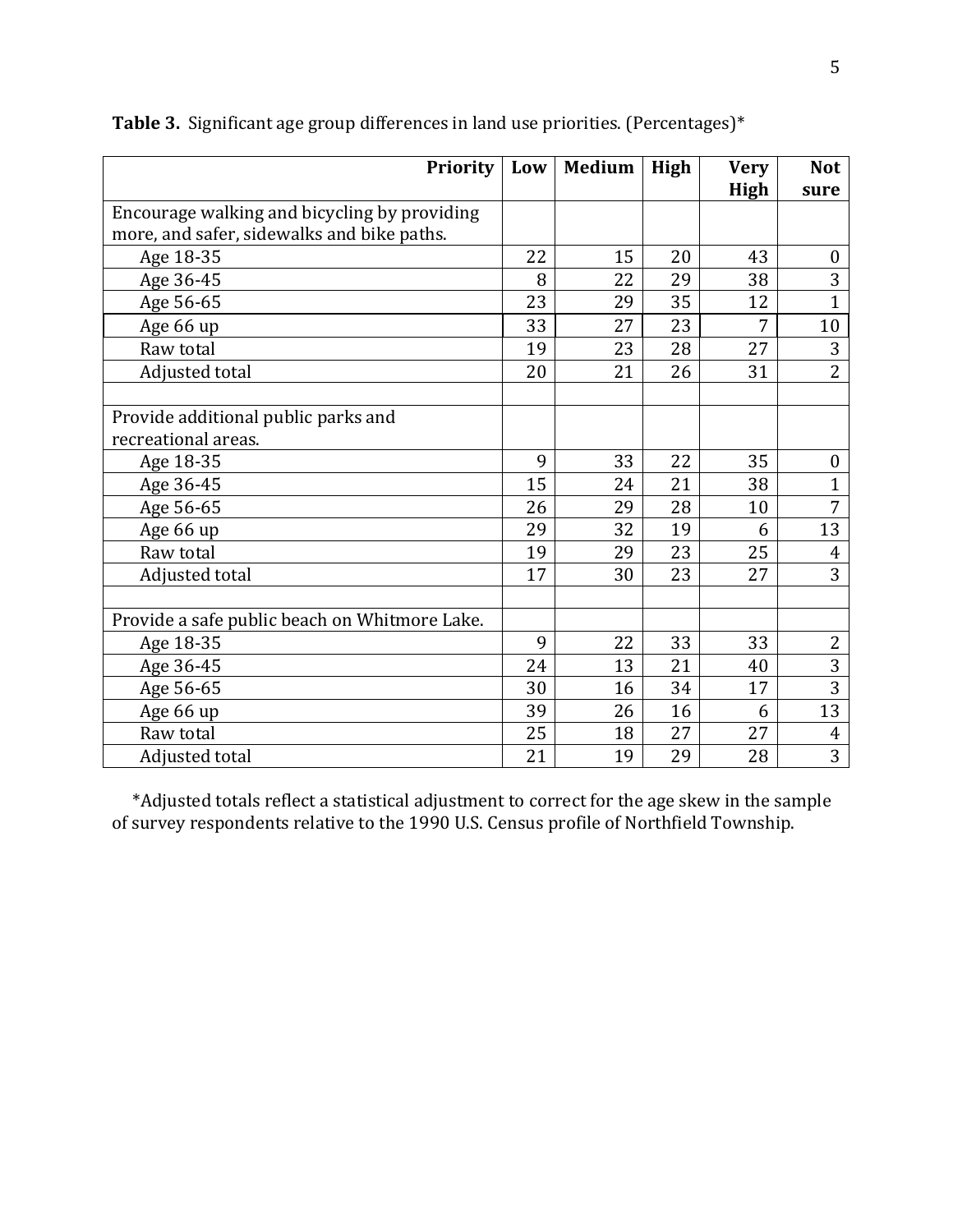As shown in Table 4, Township residents collectively perceived little need for additional rental apartments or attached townhouses/condominiums. They did see some need for additional detached single family homes on large lots and for senior citizen housing. Additional senior citizen housing was particularly desired by older survey respondents (Table 5).

|  |  | Table 4. What type of residential development could Northfield Township use more of? |  |
|--|--|--------------------------------------------------------------------------------------|--|
|  |  |                                                                                      |  |

|                             | Do Not Need | <b>Need</b> | <b>Need very</b> |
|-----------------------------|-------------|-------------|------------------|
|                             |             | somewhat    | much             |
| Rental apartments           | 72          | 23          | 5                |
| Attached                    | 63          | 32          | 5                |
| townhouse/condominiums      |             |             |                  |
| Detached single family      | 28          | 40          | 32               |
| homes on large lots (5 acre |             |             |                  |
| minimum)                    |             |             |                  |
| Detached family homes on    | 43          | 38          | 19               |
| smaller lots in             |             |             |                  |
| subdivisions                |             |             |                  |
| Senior citizen housing      | 21          | 49          | 30               |

**Table 5.** Age group differences among survey respondents in perceived need for additional senior citizen housing development in Northfield Township. (Percentages)\*

|                | Do not need | <b>Need</b> | <b>Need very</b> |
|----------------|-------------|-------------|------------------|
|                |             | somewhat    | much             |
| Age 18-35      | 22          | 64          |                  |
| Age 36-45      | 26          | 45          | 29               |
| Age 56-65      | 19          | 48          | 33               |
| Age 66 up      | 10          | 38          | 52               |
| Raw total      |             | 49          | 30               |
| Adjusted total | 22          | 51          | 27               |

#### **Rating Northfield Township Services and Amenities**

As shown in Table 6, police, fire, and medical/rescue services received good to very good ratings, on average.

Although overall ratings of medical/rescue services did not differ appreciably by age of respondent among those who provided an opinion, younger residents were much less likely than older residents to know enough about medical/rescue service to offer a rating: fully 45% of 18-35 year-old respondents answered that they did not know enough about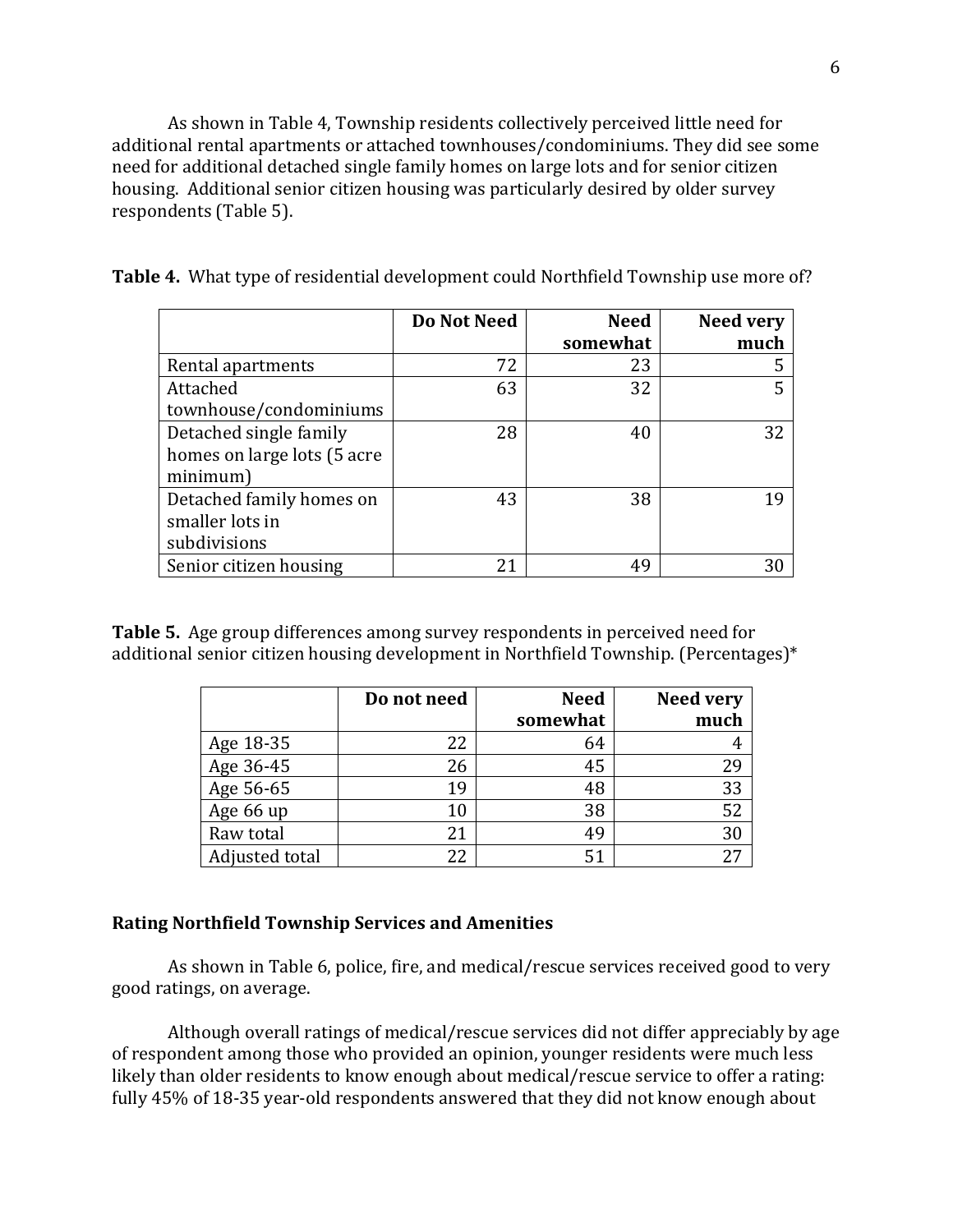medical/rescue service to rate it, as compared with 17% of respondents aged 46 and older. This may indicate that additional efforts to inform residents about the service may be in order.

Township residents rated street repair, availability of downtown parking, and vehicular traffic flow as fair to poor. "Convenient shopping for everyday items" was rated fair to good. Approximately one in five survey respondents had no opinion with regard to the sufficiency of area available in the Township for commercial, light industrial, or business development. Among those who offered opinions, they tended to be in the "fair" to "good" range.

Recreational opportunities in the Township for residents of various ages tended to be low-rated, particularly so with regard to opportunities for teenagers. Older respondents were somewhat less likely than younger ones to have an opinion about Township recreational opportunities, but among older respondents who offered ratings, their judgments did not differ appreciably from those of respondents in other age groups.

|                                       | Poor           | Fair | Good | <b>Very</b>    | <b>Excellent</b> | Don't |
|---------------------------------------|----------------|------|------|----------------|------------------|-------|
|                                       |                |      |      | Good           |                  | know  |
| Police protection                     | 6              | 15   | 32   | 30             | 8                | 10    |
| Fire protection                       | $\overline{2}$ | 9    | 31   | 24             | 13               | 21    |
| Medical/rescue service                | 4              | 6    | 30   | 24             | 8                | 28    |
| Street repair                         | 52             | 25   | 14   | 4              | 1                | 5     |
| Convenient shopping for everyday      | 23             | 32   | 29   | 10             | $\overline{1}$   | 4     |
| items                                 |                |      |      |                |                  |       |
| Downtown parking                      | 40             | 27   | 18   | 6              | $\mathbf{1}$     | 7     |
| Vehicular traffic flow                | 21             | 42   | 28   | $\overline{4}$ | $\ast$           | 4     |
| Sufficient suitable area for          | 15             | 27   | 27   | 7              | 3                | 21    |
| commercial business development       |                |      |      |                |                  |       |
| Sufficient suitable area for light    | 13             | 25   | 32   | 7              | 3                | 21    |
| industrial and business office        |                |      |      |                |                  |       |
| development                           |                |      |      |                |                  |       |
| Preservation of natural areas: woods, | 14             | 24   | 31   | 12             | 8                | 11    |
| wetlands, open space                  |                |      |      |                |                  |       |
| Recreational opportunities for        | 39             | 21   | 17   | 5              | 3                | 15    |
| children                              |                |      |      |                |                  |       |
| Recreational opportunities for        | 45             | 20   | 13   | 4              | $\overline{2}$   | 16    |
| teenagers                             |                |      |      |                |                  |       |
| Recreational opportunities for adults | 36             | 25   | 20   | 4              | $\overline{2}$   | 13    |

**Table 6.** Generally speaking, how would you rate Northfield Township in terms of.... (Percentages)

 $*$  Less than  $1\%$ .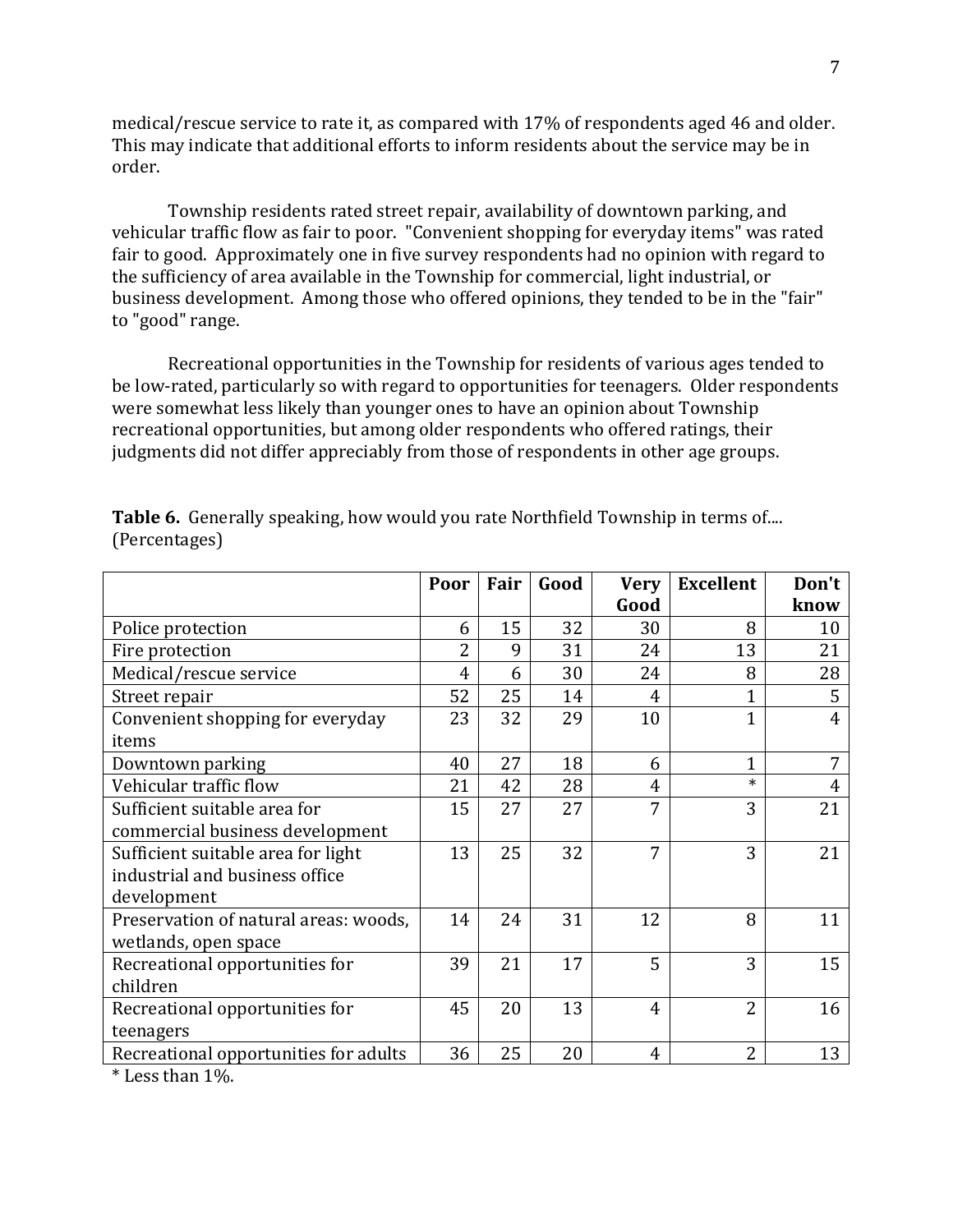#### **Tax Support for Township Improvements**

Table 9 shows that a majority of surveyed residents indicated they would support  $(17%)$  or leaned toward supporting  $(45%)$  a property tax increase "if the money went for the sole purpose of improving roads and sidewalks in the Township."

On the other hand, only one-third indicated support  $(9%)$  or leaning toward support  $(24%)$  of an "additional tax for construction of a new building to house the Township police, fire department, and government offices."

**Table 9.** Northfield Township property owners currently pay \$5.64 per year for each \$1,000 of their property's taxable value to support the costs of Township government. medical/rescue service, and fire and police protection....

Would you support or oppose any additional tax if the money went for the sole purpose of improving roads and sidewalks in the Township? (Percentages)

|                | Support   Lean toward   Not sure   Lean toward   Oppose<br>support |     | oppose |    |
|----------------|--------------------------------------------------------------------|-----|--------|----|
| $\overline{ }$ | 45                                                                 | 1 ก | 1 า    | 14 |

Would you support or oppose any additional tax for construction of a new building to house the Township police, fire department, and government offices? (Percentages)

| support |    | Support   Lean toward   Not sure   Lean toward   Oppose<br>oppose |  |
|---------|----|-------------------------------------------------------------------|--|
| 24      | າາ | າາ                                                                |  |

### **Development**

As shown in Table 7, a majority—53%—of responding residents agreed (or agreed strongly) that "some increase in residential and business development would make Northfield Township a better place to live." At the same time, however, a substantial minority—46%—agreed (or agreed strongly) that "Northfield Township is fine just the way it is. We don't need any more development."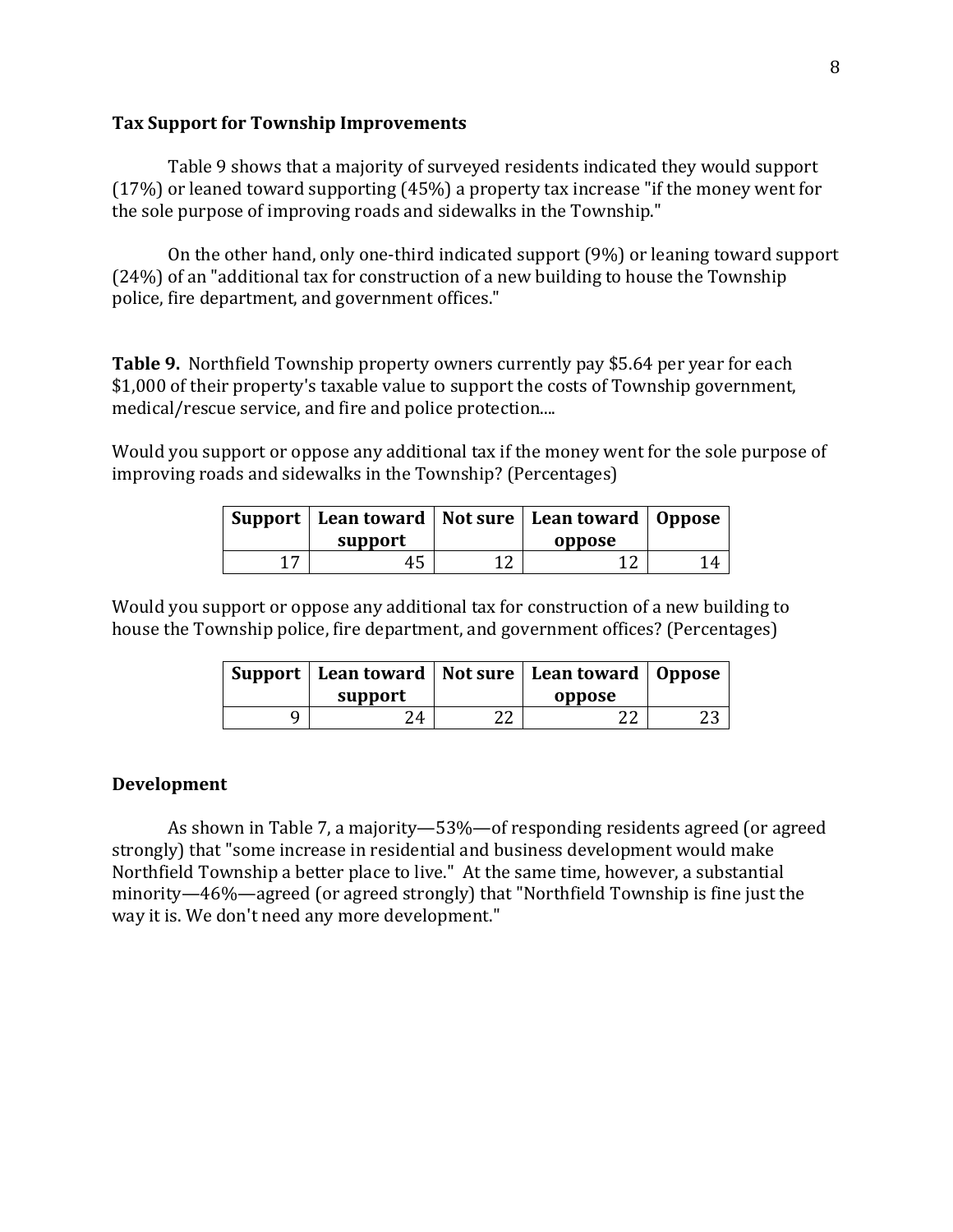|                                                                                                                       | <b>Strongly</b><br><b>Disagree</b> | <b>Disagree</b> | <b>Not</b><br><b>Sure</b> | Agree | <b>Strongly</b><br>Agree |
|-----------------------------------------------------------------------------------------------------------------------|------------------------------------|-----------------|---------------------------|-------|--------------------------|
| Some increase in residential and<br>business development would make<br>Northfield Township a better place<br>to live. | 13                                 | 18              | 15                        | 34    |                          |
| Northfield Township is fine just the<br>way it is. We don't need any more<br>development.                             | 13                                 | 33              | 13                        | 16    | 25                       |

**Table 7.** Please mark the box that best indicates your opinion with regard to each of the following statements:

Residents indicated that the Township's "rural, small-town atmosphere" and "natural environment: woods, wetlands, open space" were very important reasons why they liked living in Northfield Township (see Table 8). Comparatively lower taxes were also cited by a majority of residents in the survey. Not surprisingly, residents aged 66 and older were much less likely to cite "convenient to job" as an important reason for them to live in the Township: 47% of them rated this as "not important at all," as compared with only 20% of younger residents.

**Table 8.** How important to you is each of these as a reason for living in Northfield Township?

|                       | <b>Not</b> | Slightly  | Somewhat  | <b>Very</b> | <b>Not</b> |
|-----------------------|------------|-----------|-----------|-------------|------------|
|                       | Important  | Important | Important | Important   | sure       |
| Rural, small-town     | 3          | 6         | 27        | 64          | $\ast$     |
| atmosphere            |            |           |           |             |            |
| Lakeside recreation   | 6          | 18        | 25        | 30          |            |
| Lower taxes than      | 6          | 11        | 25        | 51          | 7          |
| other areas           |            |           |           |             |            |
| Convenient to job     | 23         | 15        | 29        | 32          | າ          |
| Natural environment:  | 4          | 11        | 22        | 62          |            |
| woods, wetlands, open |            |           |           |             |            |
| space                 |            |           |           |             |            |

\*Less than  $1\%$ 

The results from this series of survey items, taken together with the overall pattern of survey results, indicate that Northfield Township residents see a need for limited, managed development (particularly with regard to improving the downtown area, streets, and traffic flow), but do not want development to occur at the cost of the small-town atmosphere and natural environment that are the Township's strengths.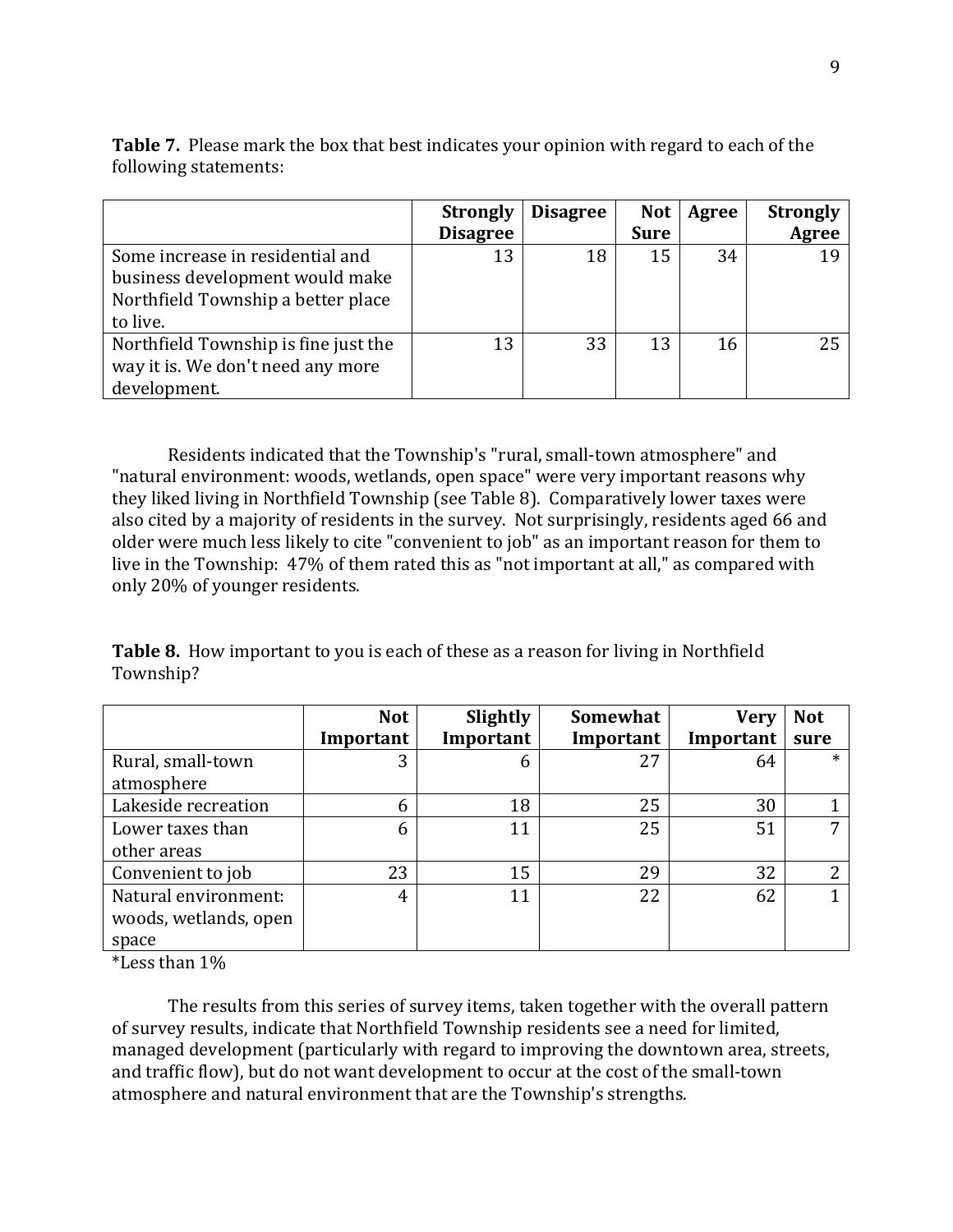# **Appendix: Written Comments from the 1996 Northfield Township Survey**

# **I. Roads, traffic flow**

- Need traffic light at 8 Mile coming from IGA and 8 Mile and Old Whitmore Lake Rd. by the gas station.
- I would strongly support a stop light on 8 Mile Road on and off the expressway. Also lowering the speed limit where 8 Mile meets Northfield Estates or making it two lanes. Extremely hazardous as is.
- Traffic lights on both ends of turn off the E-Way. We need to slow down the traffic flow through town. People drive too fast especially on rush time.
- Roads by post office are bad and over to the Shell Station and up over the bridge parking behind Polly's is in bad condition. Some sidewalks need repairs a lot.
- Put 7 Mile through
- Five Mile Rd east of Dixboro is Salem Township. You should find out what they did to the road to make it the desirable country road that it is. It has been in great condition for at least a year now. With no extra maintenance to my knowledge.
- Traffic is heavy at 7:30-7:45am. A full traffic light at East Shore or Barker on Main might help. Also, somebody needs to facilitate new business in two empty stores on West side of Main between Margaret and Barker.
- We need better roads, sidewalks, parks and scenic areas for the people who live here. I haven't seen any of this and I have lived here all my life.
- Our dirt roads are the pits anytime of the year! Where is the extra tax money going?
- My biggest problem is with US 23's heavy traffic volume. Three lanes would easily solve the problem but that is not Northfield Township's problem.
- $\bullet$  Please! Fix the roads!
- Better side roads such as paved roads. Speed limit enforcement on side roads that have children.
- Repave at least the Main St. and add sidewalks (safety issue).
- Roads, i.e. Main St. resurfacing without raising residents taxes. Traffic light on 8 mile bridge and Whitmore Lake Road.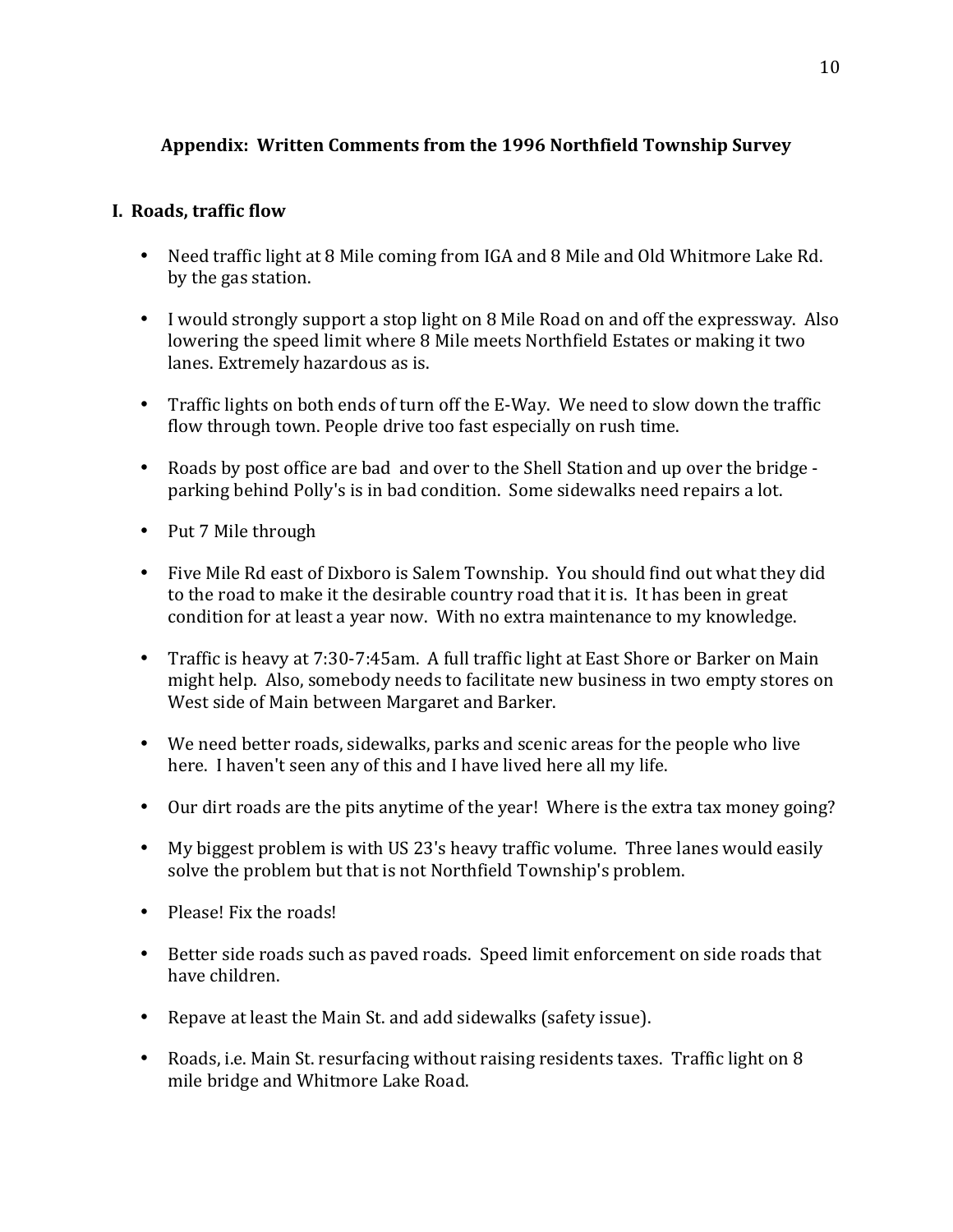- Roads need improving.
- Consistent service to gravel roads on scheduled basis.
- Condition of Barker Rd and downtown business/parking lots is embarrassing.
- Traffic light at Barker Rd. and Main, also Eight Mile and Whitmore Lake Rd., both North and South bound. Many accidents happen in these areas.
- Consider fixing dirt roads more often or dump some new stones down. Better yet pave the roads. Getting on US 23 going North is a death trap.
- Freeways, need work -- too many accidents.
- We would like gravel on our road.
- East Shore Drive should be a relaxing bike ride for children and safe for walkers with its scenic curves.
- We don't have the roads or traffic lights to accommodate this growth. I like having a small town, let's not try to connect with Brighton or Ann Arbor the way Ypsilanti did.
- We definitely need to connect the sidewalk by the tracks to the one at the entrance to the trailer park going to the elementary school. From town it is a nice 2 mile walk, but the Whitmore Lake walkers are walking on the side of the road. And when we take our 4 yr. old and one yr. old for a bike ride, we have to walk part of Barker Rd.
- Strongly recommend something be done to improve the safety and convenience of entering onto Main St. from Old 23 when leaving the shopping mall (Showerman's, etc.). Traffic is heavy there with the addition of people exiting and entering 23.
- I thought our gas tax is supposed to fix our roads in Whitmore Lake. We never see county trucks in town and the streets are terrible.
- Pave or repair East Shore

# **Township Services, Government, Taxes**

- Improve township services: garbage pickup, sidewalks, street lights in Northpointe Estates.
- Make a law that the burning of grass clippings is forbidden.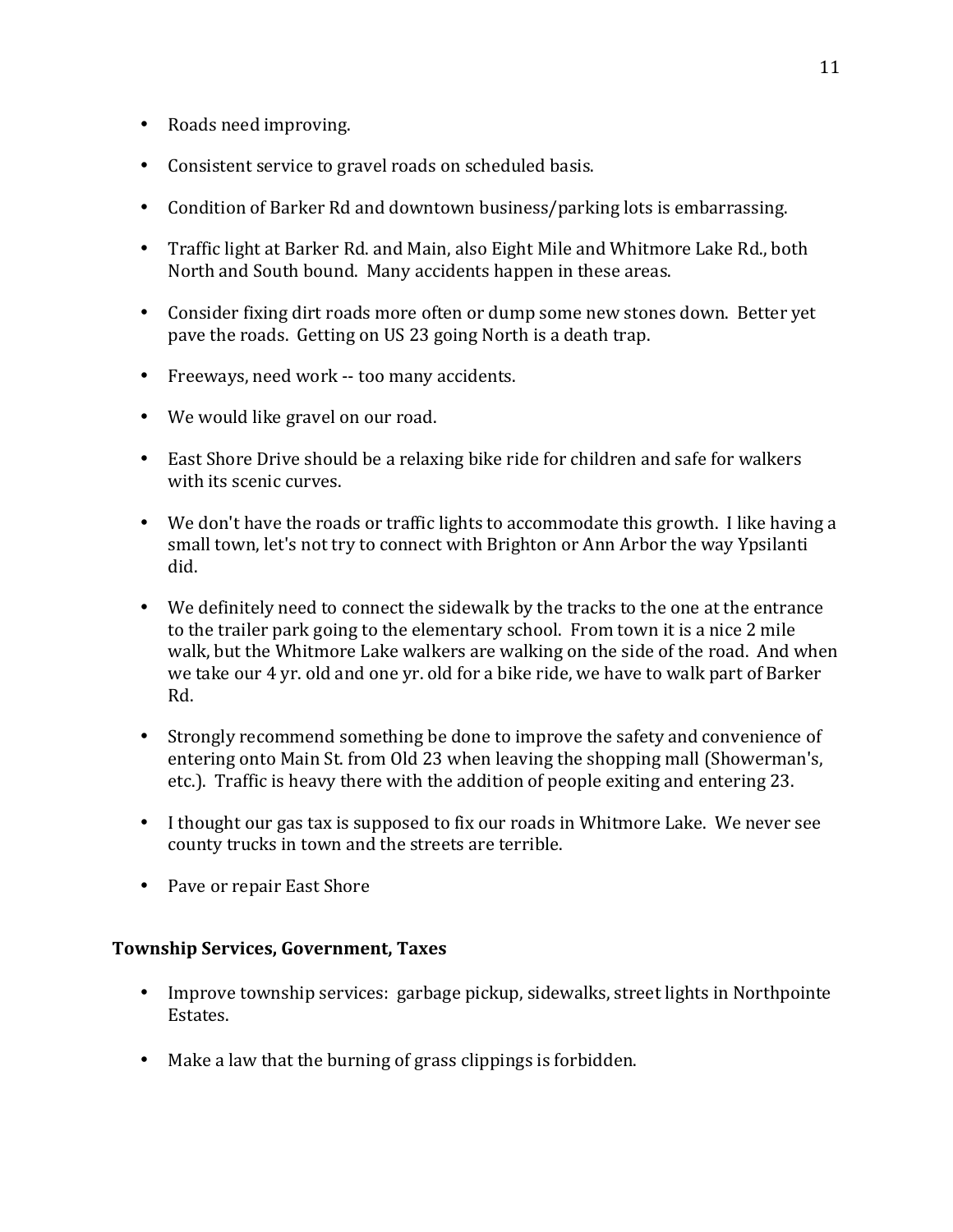- A burn ban is necessary, including Polly Market, they burn trash every night. Keep an eve on Woodbridge for airborne and solid toxins (when owned by Johnson Controls, polluted Whitmore Lake). Encourage city beautification.
- Township regulations enforced; such as junk cars, trash, dogs. Overall, the complete clean-up of the area.
- Township badly needs new fire-police-township buildings and offices. Promote cluster housing
- It is very interesting to me that there are so many new homes in my area which to collect more property taxes. Yet I do not see any improvement in township services.
- Living in Northfield Township and in the South Lyon school district, we receive very little for our tax dollars. Very little.
- No more taxes. We pay for sewer, garbage, old high school, skeleton police department, volunteer fire department, small library and our taxes are higher than those around us yet they have more!
- We need less taxes. And we don't need government telling property owners what they can do with their land or on their land.
- We do not want our taxes to go up. We moved here because it was cheaper.
- I am not against progress but here we go again taxes up up up. We sure don't get what we pay for now.
- Make better use of the tax money already being collected.
- My taxes have been raised three years in a row since I bought my house and my house payment keeps going up because of that fact. Pretty soon I will have to sell and buy a cheaper house. Any tax for any reason I oppose, and whoever is appraising my property, I would gladly sell it to them at their price!
- Law abiding residents of the township should be treated with the utmost respect by the government of Northfield Township. Realize, also, that we are not Ann Arbor and most people who live here want to keep it that way. We are smaller, with less services, lower taxes, but our quality of life is higher because of it.
- I think the police department budget should be used to contract out with the Washtenaw county sheriff department for law enforcement. The township would get better services and in the long run it would be cheaper.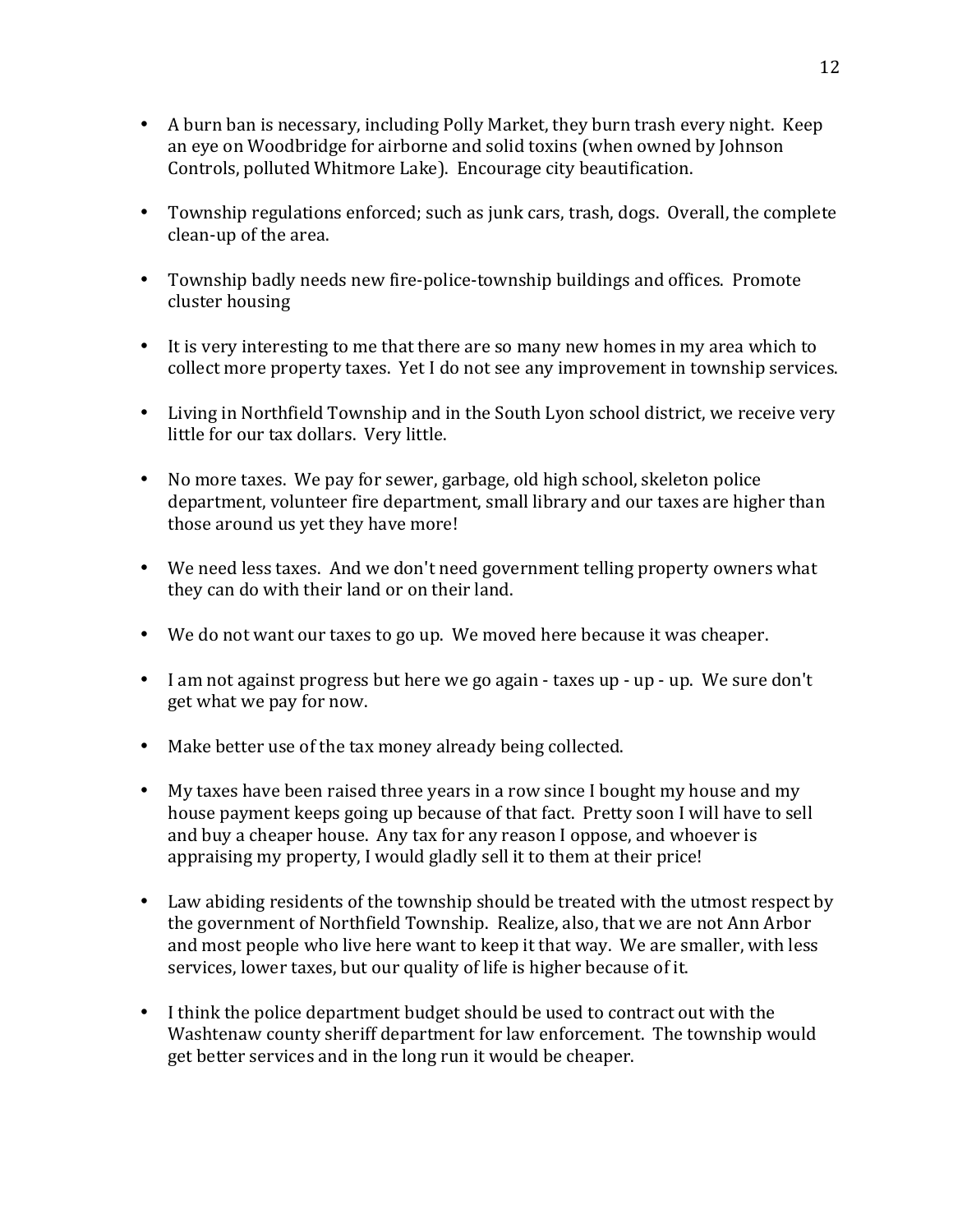- We should get rid of the police department. They are costing us too much money and not getting anything in return.
- We need weekend police full time.
- Make police do their job by enforcing speed limits through town or get new ones who will.
- Implementation of codes for refuse piles in yards. Regular monitoring of drainage areas.
- The police protection is terrible. We had to call several times to get help for a woman screaming down the street. She is lucky she wasn't killed. I do not feel secure that if I had an emergency that I would get the help needed in time to save myself or my family. This is a serious issue discussed frequently in the community. This is not only my opinion but a concern of many of my friends and neighbors as well.
- Eight years of bad government is enough. Get rid of the police department. It is a disgrace to even say it is ours the last eight years.
- If the township has police authority in Northfield Estates they need to more visible to the residents of the park. Even if it is a drive through. Especially during the summer time when the kids are out of school. Mischief seems to be a problem during this period of time. I see teens up and down the streets during the period of 5-7 AM in groups.
- I do not support additional millage for police department because of all the arrests that have been overturned in court rulings resulting in lawsuits against the township.
- Better police department. New personnel.
- Our police department could be improved, do not be so easy. There are a lot of things overlooked that should not be.
- I feel that the fire rescue really needs to be looked at a few weeks ago, on a Saturday night, we had to call 911 and it took fire 22 minutes to get to one home— Northfield Estates, off Barker Rd. I glad that we weren't dying or we'd have been dead by the time they got there.
- In a township as small as ours and with very limited financial resources why aren't the police and fire departments combined into a public service department under one department head?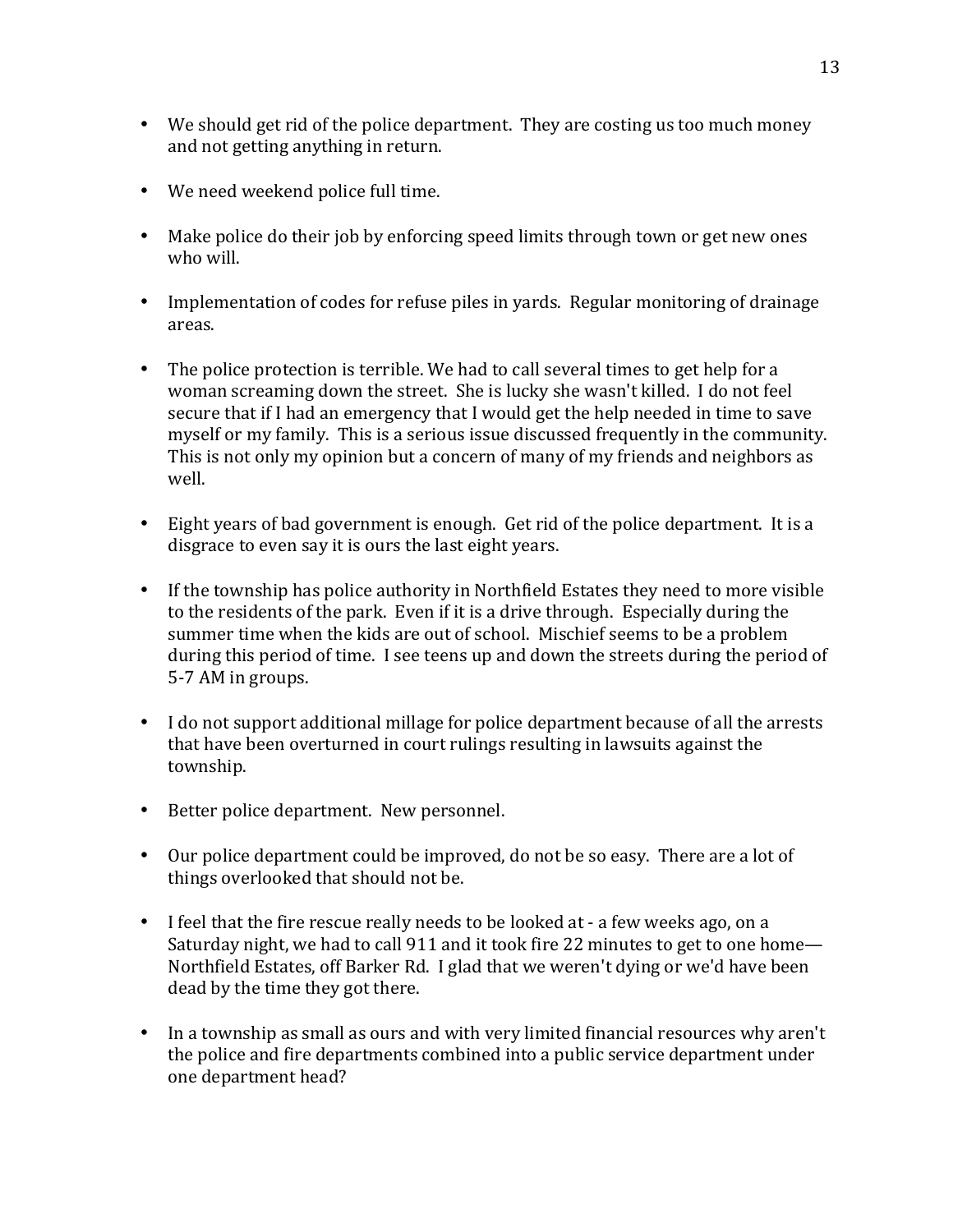# **Recreation, Parks**

- Need recreation for children and teenagers. Also need to improve on and working with the schools for drug free community and also we need to restore the school spirit for the sports programs.
- We need a public park badly. Most of us are using the school's playgrounds. But we cannot use these during the school day. We need public access for swimming on Whitmore Lake very much. People comment on how nice it is to live in a town by a lake but it is so private, most of us just get to look at it.
- Would support additional taxes to develop recreational areas (beach, parks, etc.).
- New development should be assessed with fees to develop parks and recreational areas.
- Teens need a place to go for games, dance, etc., that they can walk to and not cost an arm and a leg. But be fun and safety for them. These kids here don't have a place to go within walking distance to have fun. Mini-golf, not just bowling and the lake. Some kids' family just don't have the extra money or way to get kids to different places. It would create jobs for teens too.
- Better control of summer and winter traffic on the lake itself from public launch site.
- Township needs recreational areas and business establishments that caters to teenagers.
- I would strongly support a playground (similar to the Brighton Mill ponds) in the Northfield township area.

# **Development, general**

- It is obvious that population and community growth is on the increase. This seems to be unstoppable. Therefore, it should be the top priority of the local government to control and direct this growth to insure and protect the quality of the city. Care should be taken to not give in to developers with large sums of money. After all, Ann Arbor was once a nice city. After the development during the 70s and 80s and after all the politicians lined their pockets, the city went down the tubes.
- Good thoughtful questionnaire. If development must happen it would be best in the downtown area. We are here because of the rural character of the Township. Please protect it! Let's get some roads designated "natural beauty" roads so they can't get messed up. Thank you for asking!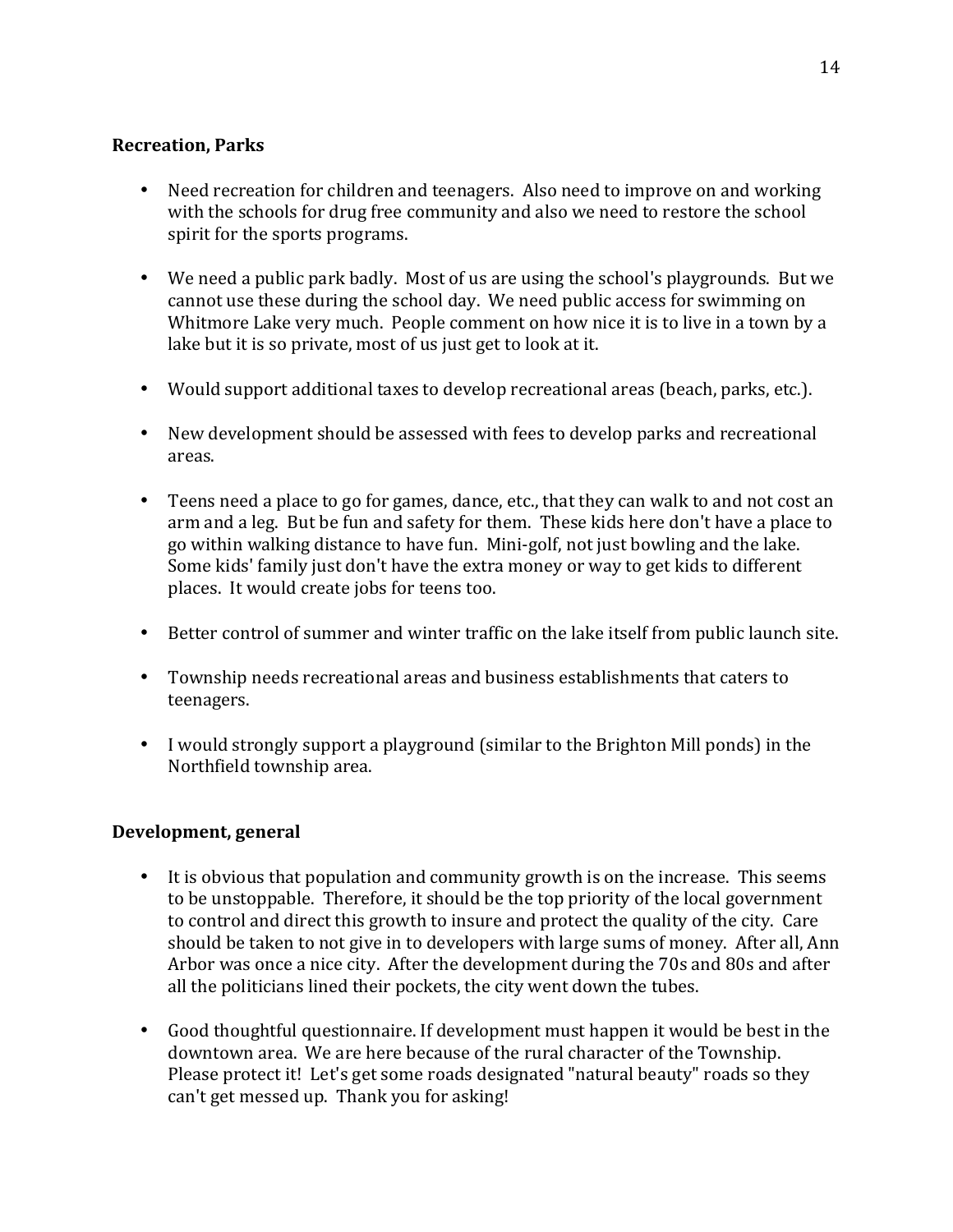- We moved here because of the nature areas and larger lots and farms. We would like to see the nature lands preserved and more park areas developed. We like to see more hiking and walking trails with a hook-up to the South Lyon Rail-Trail and a bike trail or lane to Ann Arbor. Please preserve the natural beauty of Northfield Township.
- Northfield Township is a wonderful place to live. We must keep the five acre minimum lot requirement for residential. Development should be limited to the downtown area. The size of government must be kept to a minimum. Areas presently zoned agricultural should stay agricultural.
- We like Northfield Township because of the quiet rural setting. If I wanted to live in the city I would have bought a home there.
- I love Northfield Township's peaceful, quiet atmosphere, please preserve it.
- We like Whitmore Lake because of the "small town" atmosphere. If the area were to be developed more, We feel we would lose that small town feel. Ann Arbor is so close. We like it the way it is. There are plenty of employment opportunities in the Ann Arbor area.
- Further develop the township with quality single family homes. We need to move into the 1990's, improving our educational system.
- No one wants higher taxes. My opinion is a township filled with 5-acre lots in the future will cripple the township.
- I don't think homeowners need a 5-acre parcel. I think 2 or 2.5 acres would be ideal for a homeowner. We have more land that is not being used now. Thanks for sending this survey.
- Whitmore Lake needs to grow with the times but I would not like to see it used as a connector for Ann Arbor and Brighton. I like the small town atmosphere and don't want it turned into a major city.
- We need much more industrial instead of homes for a tax base, and stop giving tax abatements.
- It is time this area grows. Bring the larger grocery chain stores, maybe a Big Lot or large department store. It would benefit with taxes and appeal to new residents.
- Get rid of 5 acre building ordinance. Expand our tax base so all expansion doesn't go to neighboring townships.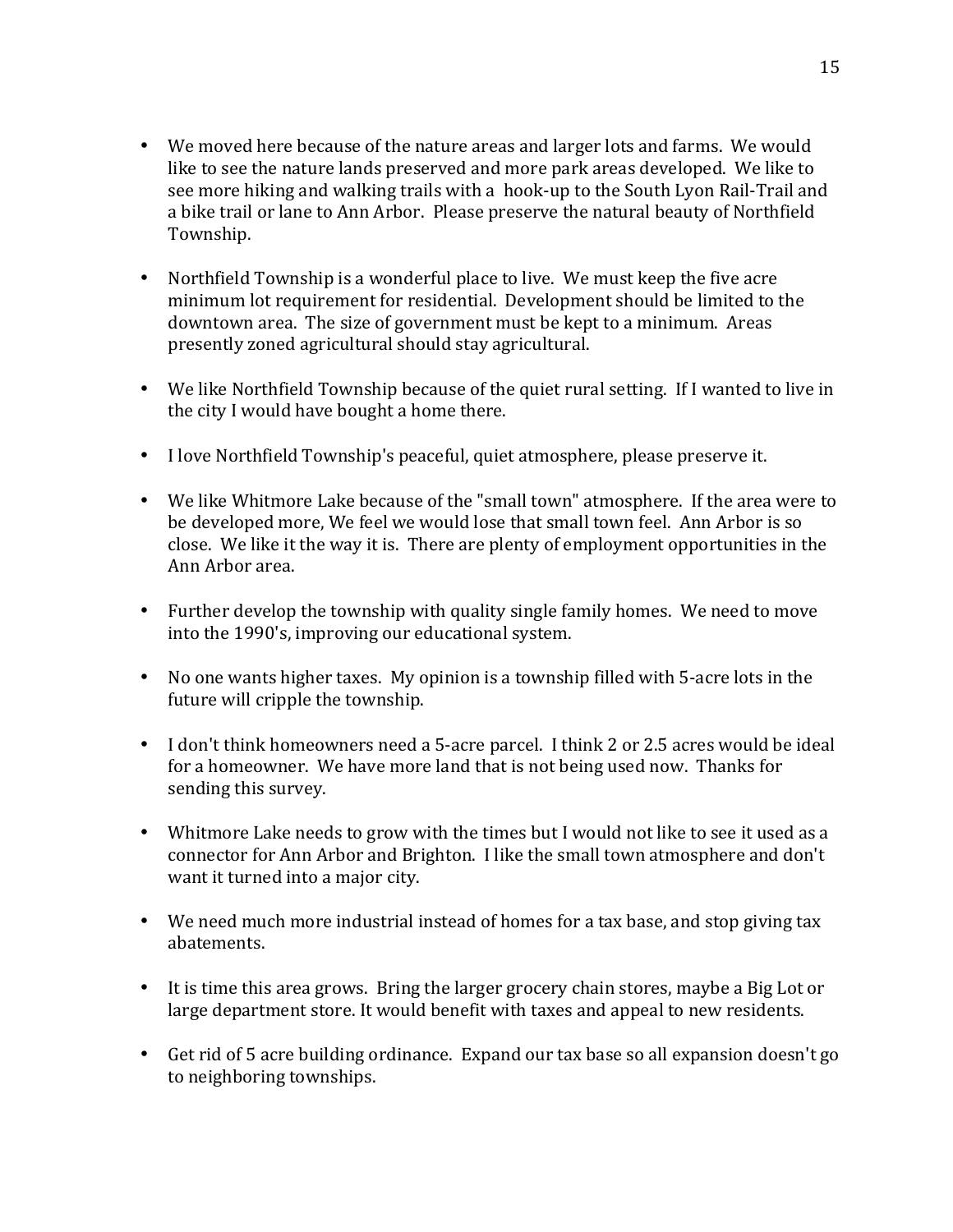- I realize growth is inevitable, but if new houses are built allow them on large parcels—5, 10 acres or so. No subdivisions. I feel these huge homes on small lots are a benefit only to the builders building them. They decrease the value of houses already here and ruin the country atmosphere and natural surroundings.
- Do not reduce the acreage limit under 5 or we will be like Salem Township, overcrowded and I will do everything in my power to stop the zoning board like we did several years ago with Tom Monahan.
- Leave AR at minimum 5 acres. Additional development is good but only in a controlled atmosphere. There is no place left on Whitmore Lake for a public beach. Oppose any tax money going to public beach.
- Leave the 5 acre parcel a minimum requirement!
- No more subdivisions please.
- No more trailer parks!
- People moved here because of the laid back country atmosphere. And the first chance they get, they try to change it.
- Keep us small! Keep agricultural! No more housing! Preserve the open space!
- Nice pleasant place to live
- Whitmore Lake is fine as is. We do NOT need city or anything else to it.
- Very happy with 5 acre minimum to maintain rural atmosphere. Would support development of clustered homes surrounding natural area. Encourage larger homes  $(2500 + square feet)$ .
- Keep expansion at a slow pace so that all affected services can grow accordingly. No industrial! Keep traffic volume down. Above all keep it rural.
- I thank you for sending out this form asking our concerns, etc. Please keep Mother Nature in all that you do.
- Any land use plan must address the technological proliferation pending due to the telecommunications act of 1996. If a policy of "technology" scarring the beautiful panorama that Northfield Township is allowed, the US 23 corridor east and west will soon become littered with towers. Limit their erection in residential and agricultural areas.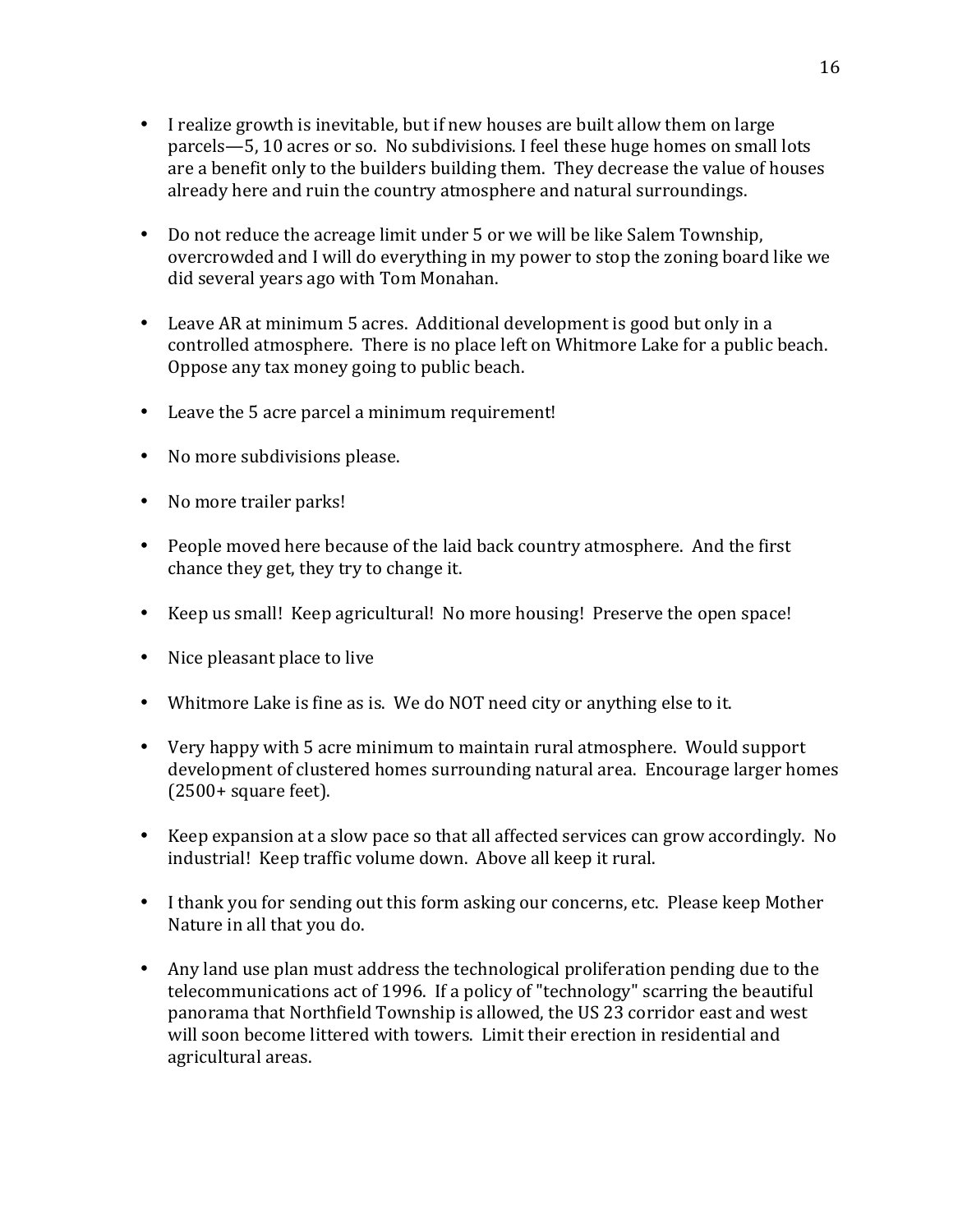- We'd like to see a "themed" area developed for shoppers and visitors (i.e., German, Waterside Restaurant, Little Frankenmuth). Keep small town atmosphere but bring money into the township.
- I like being in rural atmosphere—open space.
- We need better access to utilities such as gas and water.
- I have lived here all my life and love this little town. But the biggest complaint I have is that I have lived on Seven Mile 21 yrs. and we have no sewers, do that we can do things to fix up our home or replace with a new one. And all these new homes and development came in and take right over. We feel like forgotten people over here and we pay our taxes too and try to commit to the community. Thank you for listening. One time we heard sewers were coming down Seven Mile, then there was not. IF we want to build or renew, we have to put in an artificial field which costs a small fortune. Then our luck the sewers would come down. We are stuck in the dark and don't know what to do.
- This very small survey seems to lean towards development and nothing but! Development can be good, but not if it only benefits the developers! Recreational parks are very big, as in people of all ages can use Kensington or Gallup Park, etc. I moved out here to enjoy rural-small town, ride my horses, go for long walks, bike rides. In having done this, I have met some terrific neighbors and right in the middle of all this wild life. Former Mayor Hubbard of Dearborn did that for his city, parks with pools, outdoor ice rinks, slides, volleyball, drinking water fountains, etc. These were positive improvements which gave people beautiful home life. Togetherness. Hubbard was just one special person. Voters or most are not dumb. Make this rural area the best rural area to be in. This place is a gold mine. Don't let some big time investor sell you false gold.
- Do not need any more multi-family dwellings or trailer parks. Need to keep the cost of schools down. Taxes already too high for senior citizens. Property assessments are going up too often and should be capped.
- Fifteen years ago we left the city for the beauty and peacefulness of the country. We have been very happy here. It is still one of the few country communities. Through the years our wetlands and wild creatures have been pushed aside for development. I believe we should respect and preserve some of those areas. Northfield Township is great just the way it is.
- Overall I support some light industry development and improvement of roads, sidewalks and business. However, I want to maintain the rural atmosphere, which is why I moved here.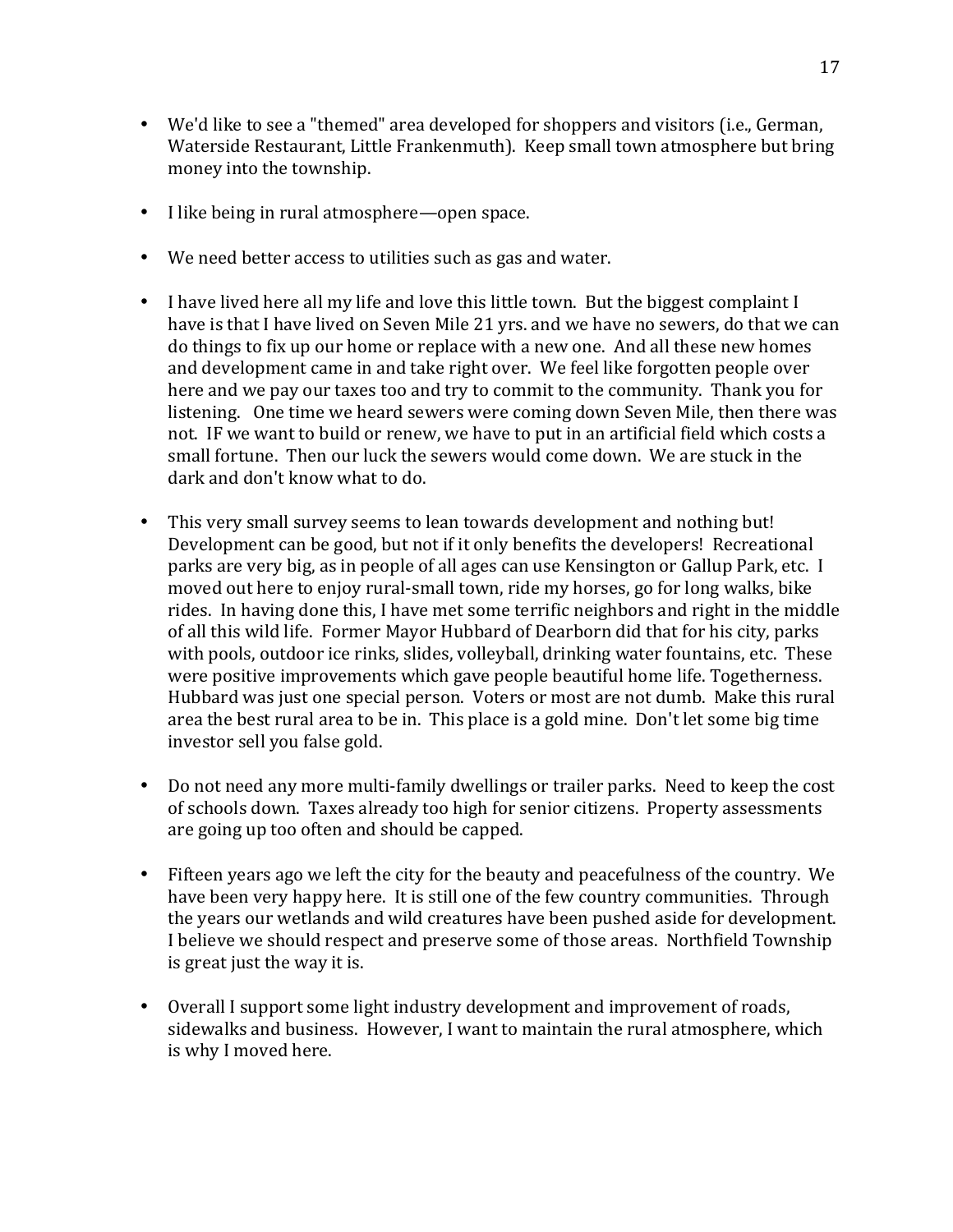- Our main reason for moving to Northfield Township was for the restricted five acre minimum. Unlike Salem, South Lyon, Lyon, etc., where they are building on top of each other. Let's try and keep Northfield from becoming another South Lyon/Novi in rapid development.
- Northfield's proximity to Ann Arbor is the best in Washtenaw County yet all the surrounding areas are getting quality and beautiful planned housing. My greatgrandfather's era of farming has ended in Northfield! There is not enough money in farming to warrant the investment. People wonder why driving north out of Ann Arbor nothing is happening. It is time! Lovely planned housing on one acre lots with paved streets and utilities and good schools is what is needed and should be planned. Get some professional planners, quality builders form Ann Arbor, Saline, Brighton and Plymouth where wonderful things are going on. And get Northfield up to where it belongs - IN THE GAME - Living in Northfield Township because its cheaper is ridiculous!! If new life and new ideas can bring Northfield alive it will be a real gem for the future. It can be done and you have an awesome responsibility at the top to make this take direction. You Can Do This. Don't fail - Northfield Township deserves to grow, prosper and attract quality people! That is my opinion after 140 years in family ownership in Northfield Township. Thank you.
- No big industry, too close to our water supply. But business is encouraged. More housing, condos not apartments. More long term residents. More development on schools!
- We purchased our house in Northfield Township two years ago. We purchased the house to live for a few years and sell. We are disappointed that we have and our subdivision have made several upgrades to our houses and the township will not make the necessary improvement to our town to make it more appealing for future building of nice homes and clean up this area. 1. New homes, subdivisions; 2. Lakefront clean up; 3. Road repair; 4. Existing home repair for unacceptable areas!
- I commend you for this survey, but wish you would have had one before Whitmore was so developed so fast the past 5 years.
- The downtown area could be improved to hold more businesses! There should be more parks or recreation areas for kids of all ages. We really don't need anymore big businesses built or more housing! We are going to lose the small town atmosphere.
- I strongly think that for the size of our town, our police, streets, fire department and all other services cannot support larger developments.
- Condemned buildings need to be torn down!!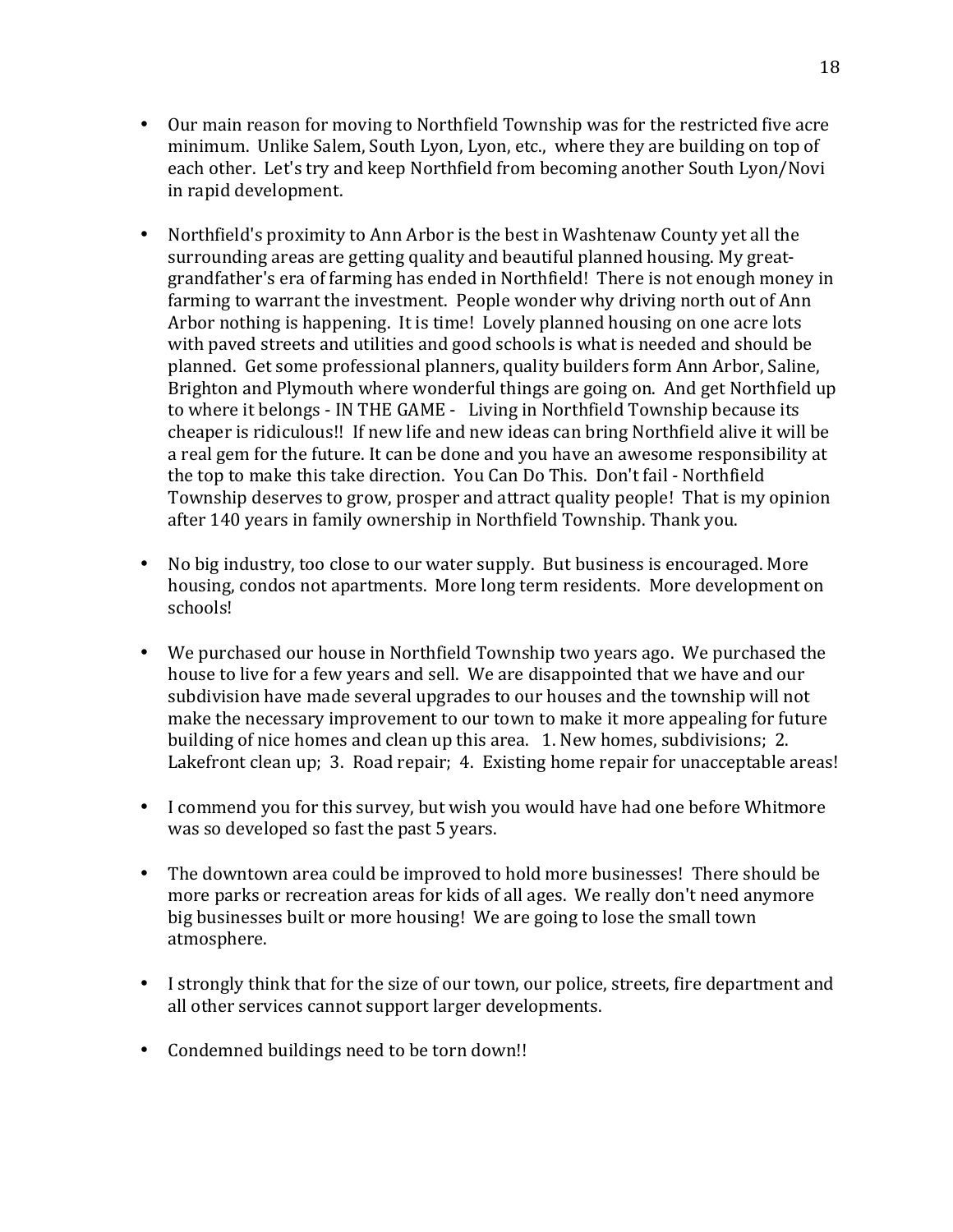- I've only been in Northfield Township for a short time, but chose it because it is more rural. Although some additional shopping conveniences would be nice, it is not very necessary. I oppose any new subdivision developments. More homes are not needed. I don't want to attract many more new residents (from new construction). Encourage new residents (prospectives) to move to the existing homes for sale. I lived in Novi when it was rural. I hate what development has done to it. It may have some positive aspects, but there are too many negative aspects to growing and building that much.
- Keep subdivisions down for natural resources (animal life). No road space for development. The government will prevail when the people do not want it to.
- Destroying our township with subdivision after subdivision (witness Brighton and Genoa townships to our north, Ann Arbor to our south) is INSANE! Myself (and I suspect many others) moved to an EXISTING home here to escape "yuppies" and the ridiculous pace of life of nearby "growing" areas. Leave this township rural, and witness its value 20 years from now when urban sprawl has ruined our neighboring townships!
- Let in more business and residential to get more taxes. Get some services, water, sewer, trash, post office, cable, and gas to outlying areas. We are living like the rural south here instead of the fastest growing area around.
- The quality of the roads/road maintenance near us (W. Joy/Whitmore Lake Rds) is quite poor. Unchecked development, particularly to the west and northwest is having a very negative impact: increases in traffic, roadside trash, vandalism, trespassing/poaching and other areas have become a major problem. This land is one of the only remaining agricultural/natural areas not yet developed around Ann Arbor. Increases in taxes and traffic will change this irrevocable. Do we really want the township to look like Lodi township (in the area west of the Ann Arbor airport) or Scio township out Jackson Rd (i.e., no trees, anonymous developments, auto body shops and trash everywhere)? Please consider the future in all ways and not simply in terms of rapid economic development. Thanks.
- The VERY MOST important priority is to lower property taxes. The VERY LAST priority should be towards developments of single family residential with lot sizes between one and five acres per unit. Only splits that allow parcels 10 acres or larger or less than half acre parcels each should be permitted. We should make a goal toward "farms and villages" and abolish "suburbia sprawl". In general the less governmental regulations, the better! Don't make the mistake that Brighton and Green Oak townships have made: forgetting who is the boss...THE RESIDENTS.
- Please preserve the rural, small town atmosphere, agricultural and natural areas.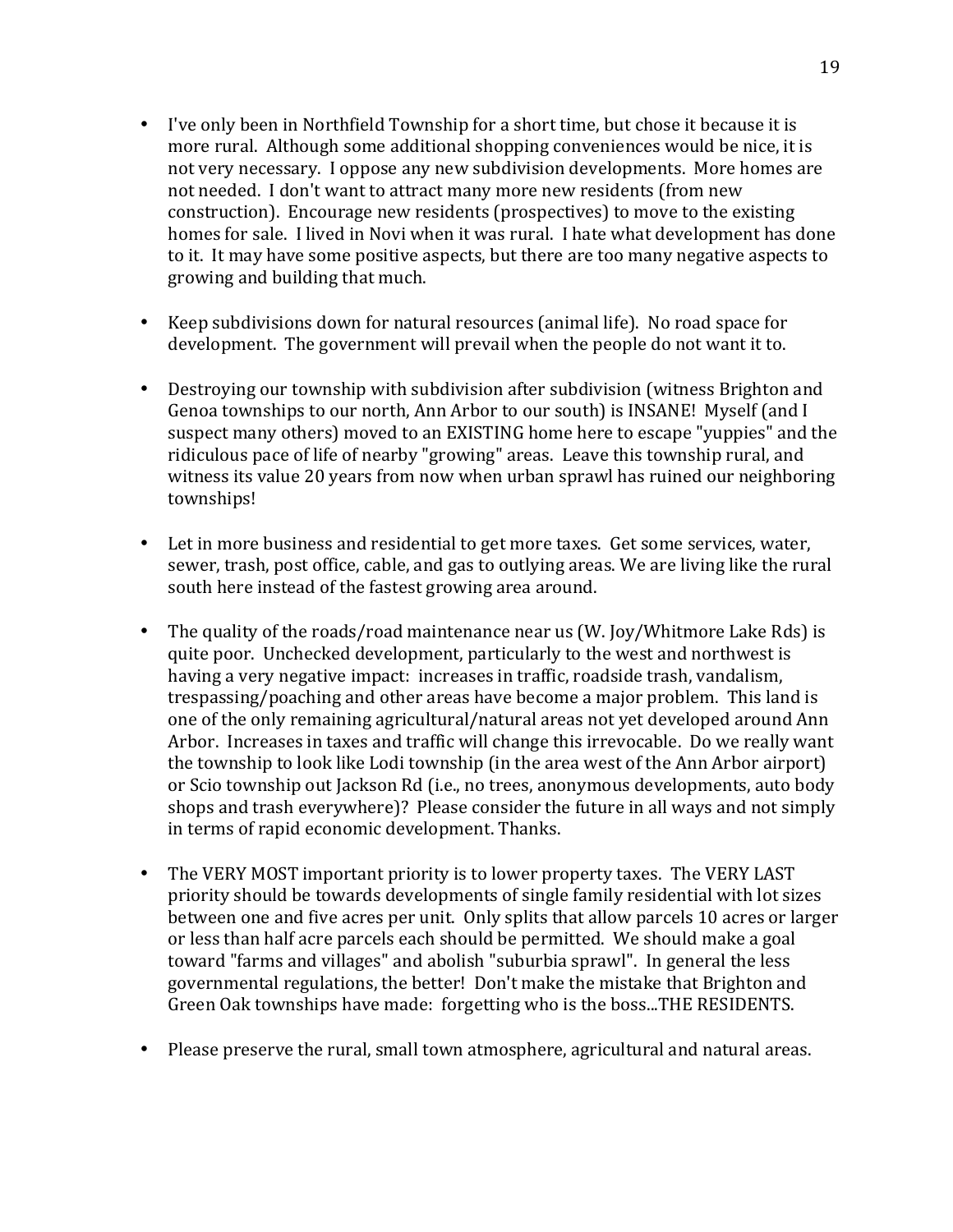- Additional parking downtown. Public park for kids. Movie theater, arcade, skating rink or something of that nature for teenagers. A modular home community where you can buy your lot, 1/2-1 acre.
- Our strong location (Ann Arbor and Brighton, Dexter, I-96, 14, lakeside community) has incredible potential! Downtown needs a major face lift and the rest will all fall into place. All the families in Northfield estates (children) have no play area.
- We very much need senior citizen housing and recreation for the young people.
- Prevent overcrowding! Keep the small town atmosphere
- Too many outsiders move in and want to make it more like a city. They should stay in the city.
- I support continued building restrictions in rural and agricultural areas with 5 acre minimum. I believe residents would benefit from some commercial development in the form of tax support. Some additional shopping, i.e. Walmart, would probably be well accepted.
- I have grown up on the Salem/Northfield Township line and have owned a home in Northfield Township for 14 years. At this time we have two new houses going up next to us. And across the road in Salem Township, they have sold four lots 2 acres each. This is all in less than 1/8 mile from our house. Please don't change the 5 acre minimum in Northfield township. Otherwise we will be like Plymouth, Novi, Northville. We like our space and so does many of our neighbors. Thank you for the survey.
- There are way too many building permits being issued, destroying the rural atmosphere of the township. The taxes are way too high compared to other rural communities in Southeast Michigan.
- Provide NO more space for mobile home parks.

# **Other**

- Big need for resale shop or availability of Purple Heart pickup in this area. Also a need for a recycle station that will take all recyclables.
- More restaurants would be a plus and shopping. I do the majority of my shopping in Brighton.
- Large businesses need to build in the area such as K-Mart, Walmart, Target, Meijer, etc.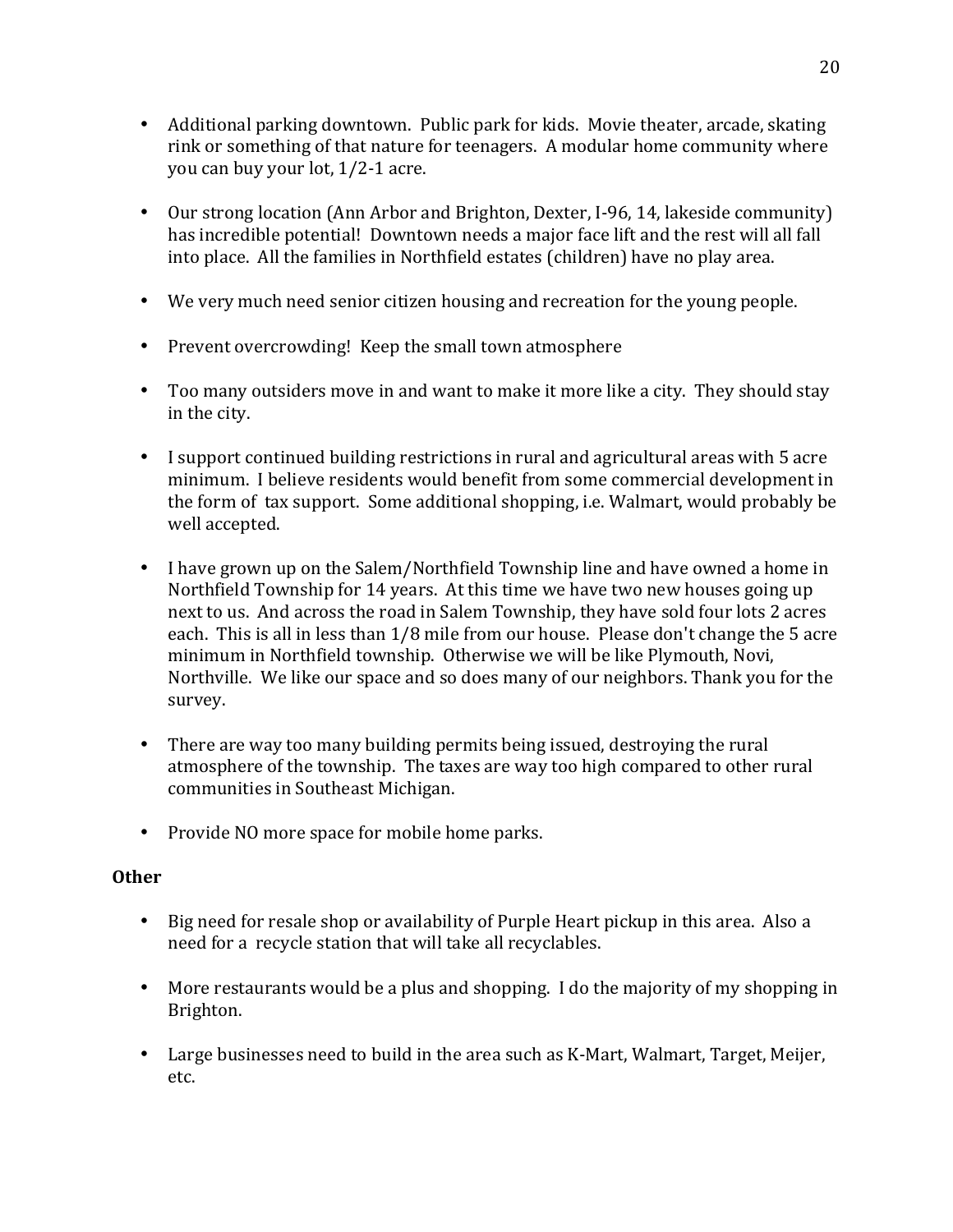- Would like to see eyesore properties cleaned up or removed. Pet owners obey leash laws.
- Post office needs more parking places. Also Polly Market could use some more parking.
- We need a good grocery store like Krogers, Meijers, etc., not another Showerman's or Polly's.
- We need a better supermarket.
- Make those residents who live like pigs, clean up their property. We really enjoy this area.
- I am so proud to live in Whitmore Lake. Raising our three children in such a fine community has met or exceeded all expectations we had when we moved here as newlyweds. Little did we knew what life had in store for us. You see our middle child was born with Down syndrome. The support we have received could not be measured. When we are out and about, he knows and everybody knows him. He truly has a sense of community! A great example of that was little league registration -- what a welcome!
- I would like to see the trailer parks pay their fair share of taxes to improve our town! I'd like to see the business clean up their parking lots. A lot of businesses are more of an evesore than help to the community!
- There are areas that could get out of hand with greed, politics and hand outs at the expense of the residents. I would first have to see the strict resolutions and formats regarding these issues before moving on either.
- Friendly place.
- Too many bars in Northfield Township and I feel Rosie's Produce stand off of US 23 is a traffic hazard.
- We need to modify codes so people wishing to improve our homes may do so.
- The obvious neglect of restrictions for business owners to maintain a limited choice in exterior appearance. Lake frontage residents are paying for school taxes for the 1000 plus mobile home park.
- My child just graduated from Whitmore Lake High. The drug abuse and drinking are very high, so is unprotected teen sex. I know of four girls who have had abortions since January. I think we need to find things for the young people to do in this town, not in Ann Arbor or Brighton. They have too much free time. The trailer park is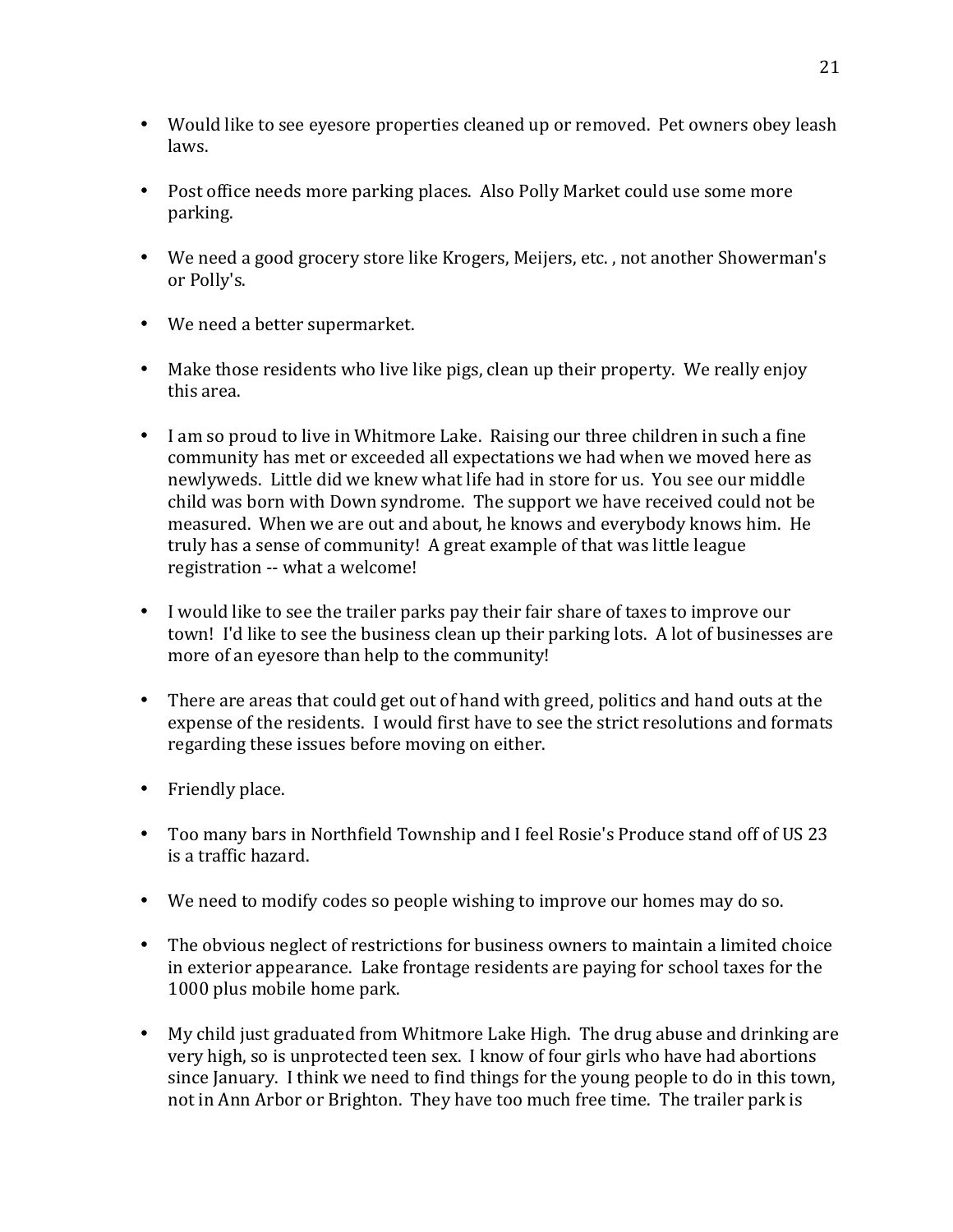infested with drugs. I was walking down Barker Road and there were several teenage boys smoking pot right next to the entrance. We need to help the young people of this town or it is not going to be a great place in 10 or 15 years.

- Need improvements to middle school/high school and would like to see a separate middle school. Need recreation facilities for children and high school students.
- The schools are very important. I have heard mixed reviews on the school system. I would like as much information as possible before I send my children to a private school. I would not mind higher taxes for this purpose.